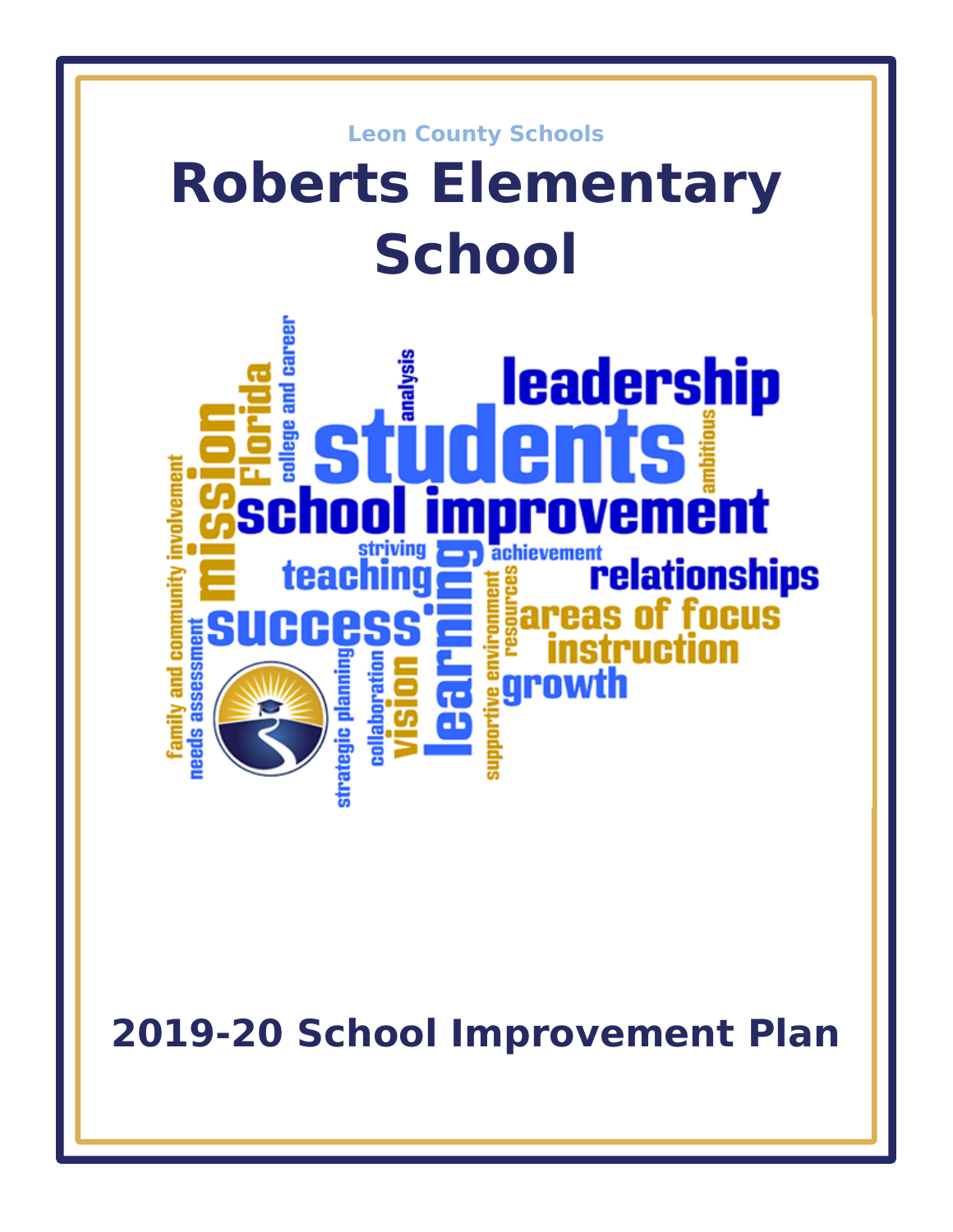# **Table of Contents**

| <b>School Demographics</b>            | 3  |
|---------------------------------------|----|
| <b>Purpose and Outline of the SIP</b> | 4  |
| <b>School Information</b>             | 5  |
| <b>Needs Assessment</b>               | 7  |
| <b>Planning for Improvement</b>       | 12 |
| <b>Title I Requirements</b>           | 18 |
| <b>Budget to Support Goals</b>        | 20 |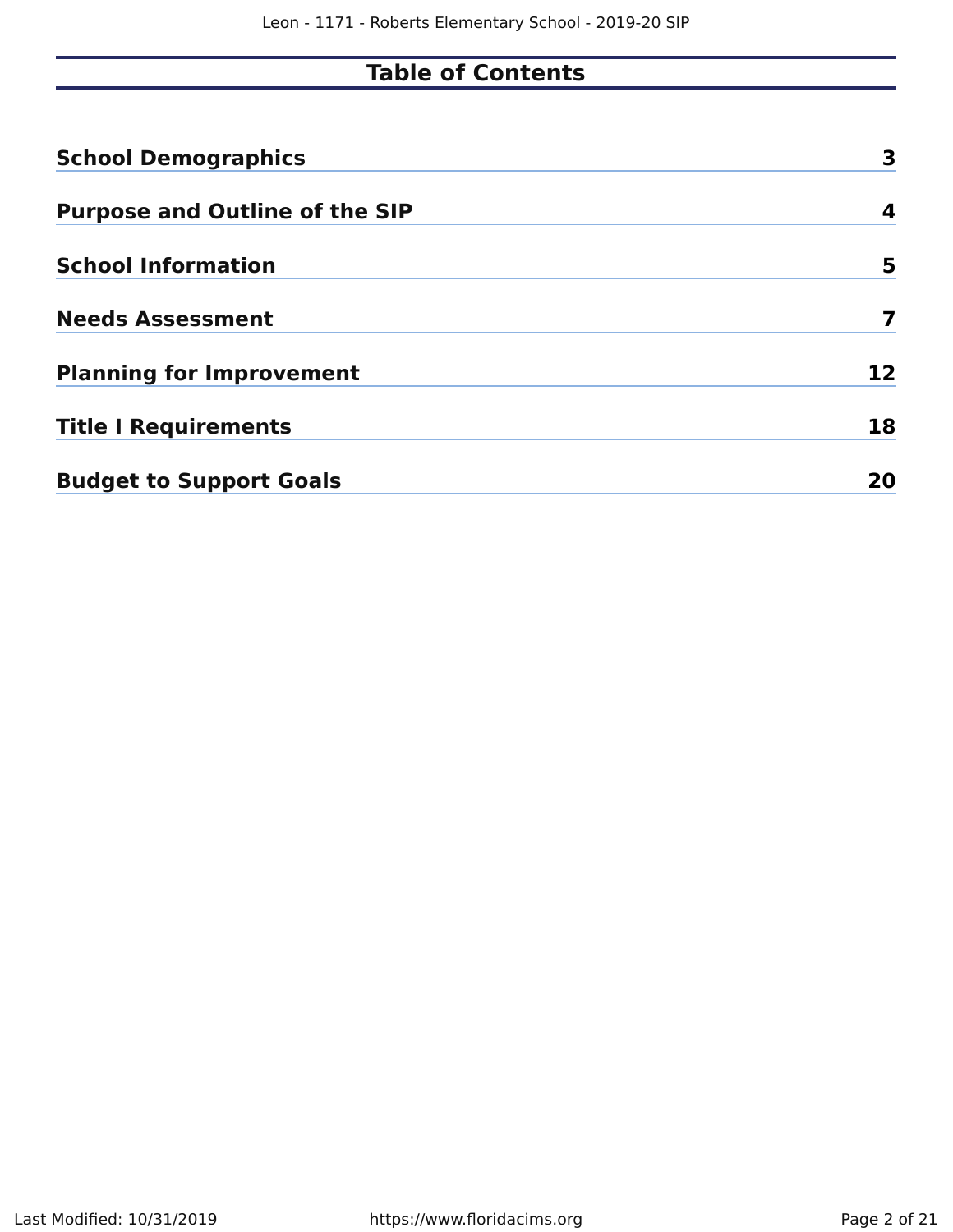Leon - 1171 - Roberts Elementary School - 2019-20 SIP

# **Roberts Elementary School**

5777 PIMLICO DR, Tallahassee, FL 32309

https://www.leonschools.net/roberts

<span id="page-2-0"></span>**Demographics**

## **Principal: Kim Mcfarland** Start Date for this Principal: 7/1/2008

| <b>2019-20 Status</b><br>(per MSID File)                                                                                                   | Active                                                                                                                                                                                                        |
|--------------------------------------------------------------------------------------------------------------------------------------------|---------------------------------------------------------------------------------------------------------------------------------------------------------------------------------------------------------------|
| <b>School Type and Grades Served</b><br>(per MSID File)                                                                                    | <b>Elementary School</b><br><b>PK-5</b>                                                                                                                                                                       |
| <b>Primary Service Type</b><br>(per MSID File)                                                                                             | K-12 General Education                                                                                                                                                                                        |
| 2018-19 Title I School                                                                                                                     | <b>No</b>                                                                                                                                                                                                     |
| 2018-19 Economically<br><b>Disadvantaged (FRL) Rate</b><br>(as reported on Survey 3)                                                       | 25%                                                                                                                                                                                                           |
| <b>2018-19 ESSA Subgroups Represented</b><br>(subgroups with 10 or more students)<br>(subgroups in orange are below the federal threshold) | <b>Black/African American Students</b><br><b>Economically Disadvantaged Students</b><br><b>Hispanic Students</b><br><b>Multiracial Students</b><br><b>Students With Disabilities</b><br><b>White Students</b> |
| <b>School Grade</b>                                                                                                                        | 2018-19: A                                                                                                                                                                                                    |
|                                                                                                                                            | 2017-18: A                                                                                                                                                                                                    |
|                                                                                                                                            | 2016-17: A                                                                                                                                                                                                    |
| <b>School Grades History</b>                                                                                                               | 2015-16: A                                                                                                                                                                                                    |
|                                                                                                                                            | 2014-15: A                                                                                                                                                                                                    |
|                                                                                                                                            | 2013-14: A                                                                                                                                                                                                    |
| 2019-20 School Improvement (SI) Information*                                                                                               |                                                                                                                                                                                                               |
| <b>SI Region</b>                                                                                                                           | Northwest                                                                                                                                                                                                     |
| <b>Regional Executive Director</b>                                                                                                         | <b>Jeff Sewell</b>                                                                                                                                                                                            |
| <b>Turnaround Option/Cycle</b>                                                                                                             |                                                                                                                                                                                                               |
| <b>Year</b>                                                                                                                                |                                                                                                                                                                                                               |
| <b>Support Tier</b>                                                                                                                        | <b>NOT IN DA</b>                                                                                                                                                                                              |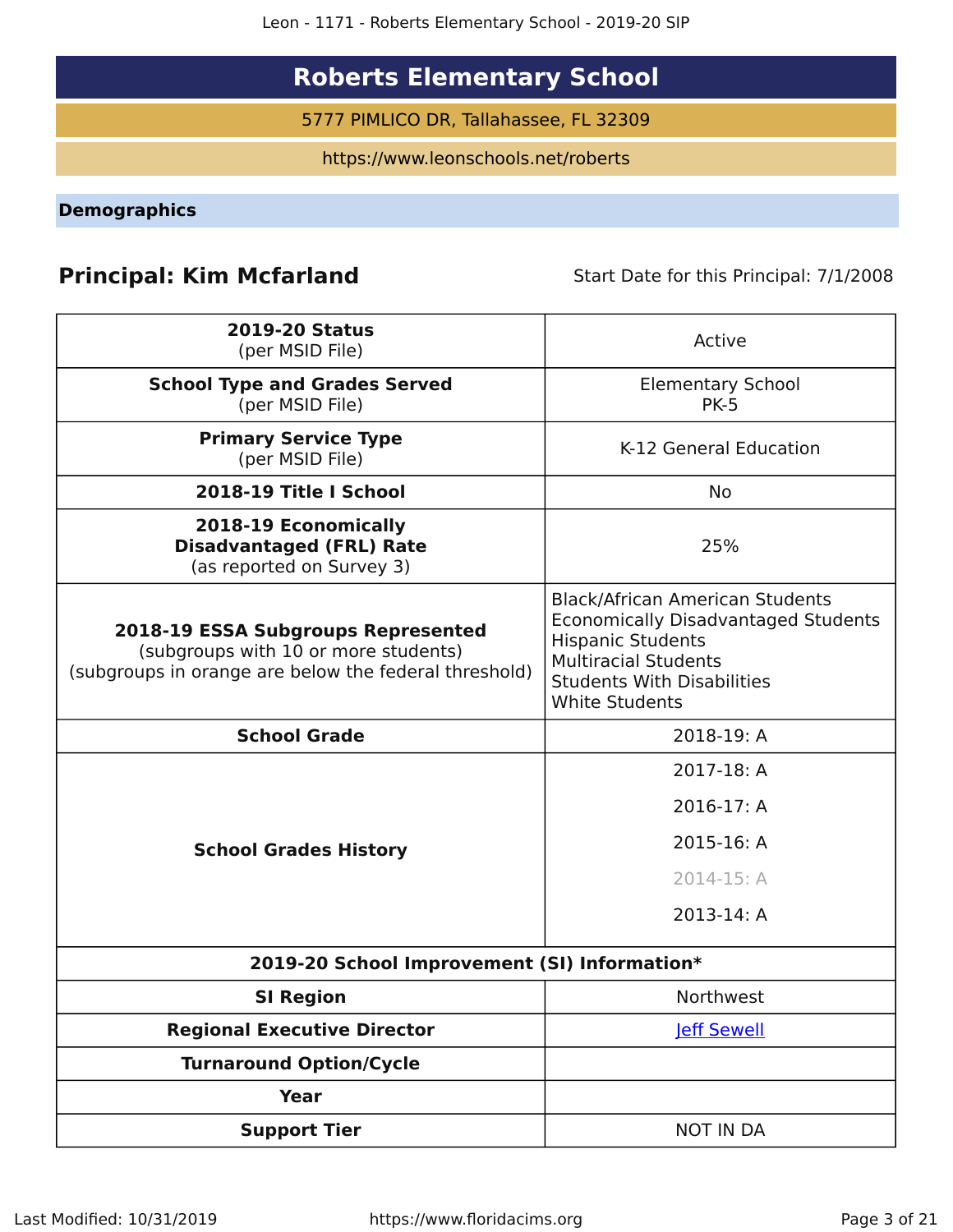| <b>ESSA Status</b> | NL.<br><b>v</b> // |
|--------------------|--------------------|
|--------------------|--------------------|

\* As defined under Rule 6A-1.099811, Florida Administrative Code. For more information, [click](/downloads?category=da-forms) [here](/downloads?category=da-forms).

### **School Board Approval**

This plan is pending approval by the Leon County School Board.

### **SIP Authority**

Section 1001.42(18), Florida Statutes, requires district school boards to annually approve and require implementation of a Schoolwide Improvement Plan (SIP) for each school in the district that has a school grade of D or F. This plan is also a requirement for Targeted Support and Improvement (TS&I) and Comprehensive Support and Improvement (CS&I) schools pursuant to 1008.33 F.S. and the Every Student Succeeds Act (ESSA).

To be designated as TS&I, a school must have one or more ESSA subgroup(s) with a Federal Index below 41%. This plan shall be approved by the district. There are three ways a school can be designated as CS&I:

- 1. have a school grade of D or F
- 2. have a graduation rate of 67% or lower
- 3. have an overall Federal Index below 41%.

For these schools, the SIP shall be approved by the district as well as the Bureau of School Improvement.

The Florida Department of Education (FDOE) SIP template meets all statutory and rule requirements for traditional public schools and incorporates all components required for schools receiving Title I funds. This template is required by State Board of Education Rule 6A-1.099811, Florida Administrative Code, for all non-charter schools with a current grade of D or F, or a graduation rate 67% or less. Districts may opt to require a SIP using a template of its choosing for schools that do not fit the aforementioned conditions. This document was prepared by school and district leadership using the FDOE's school improvement planning web application located at [www.floridacims.org.](https://www.floridacims.org)

### <span id="page-3-0"></span>**Purpose and Outline of the SIP**

The SIP is intended to be the primary artifact used by every school with stakeholders to review data, set goals, create an action plan and monitor progress. The Florida Department of Education encourages schools to use the SIP as a "living document" by continually updating, refining and using the plan to guide their work throughout the year. This printed version represents the SIP as of the "Date Modified" listed in the footer.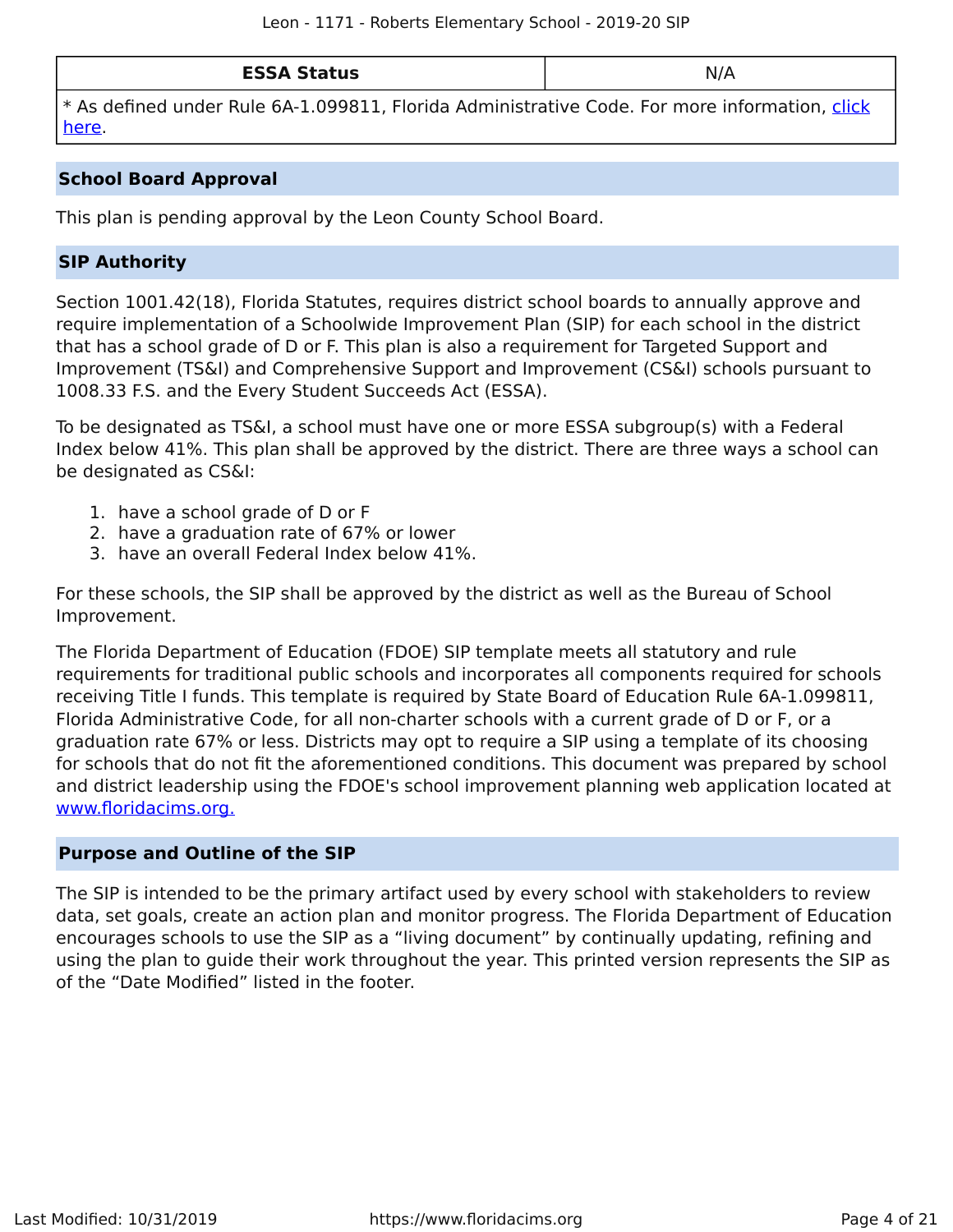### **Part I: School Information**

### <span id="page-4-0"></span>**School Mission and Vision**

### **Provide the school's mission statement**

The Roberts Elementary School family will foster a safe, nurturing environment where students reach their fullest potential and become productive, responsible students.

### **Provide the school's vision statement**

Roberts Elementary School will be an engaging, safe and respectful learning environment that embraces change and produces successful learners who value diversity and are conscientious contributors to our society.

#### **School Leadership Team**

#### **Membership**

Identify the name, email address and position title for each member of the school leadership team**:**

| <b>Name</b>      | <b>Title</b>               | <b>Job Duties and Responsibilities</b> |
|------------------|----------------------------|----------------------------------------|
| McFarland, Kim   | Principal                  |                                        |
| Lovern, Tara     | Teacher, K-12              |                                        |
| Lunsford, Shayla | Teacher, K-12              |                                        |
| Scott, Taita     | <b>Assistant Principal</b> |                                        |
| Sever, Erma      | <b>Instructional Media</b> |                                        |
| Burnette, Lois   | Teacher, K-12              |                                        |
| Conrad, Leigh    | Teacher, K-12              |                                        |
| Harry, Angeleen  | Teacher, K-12              |                                        |
| Lee, Ava         | <b>Instructional Coach</b> |                                        |

### **Early Warning Systems**

#### **Current Year**

### **The number of students by grade level that exhibit each early warning indicator listed:**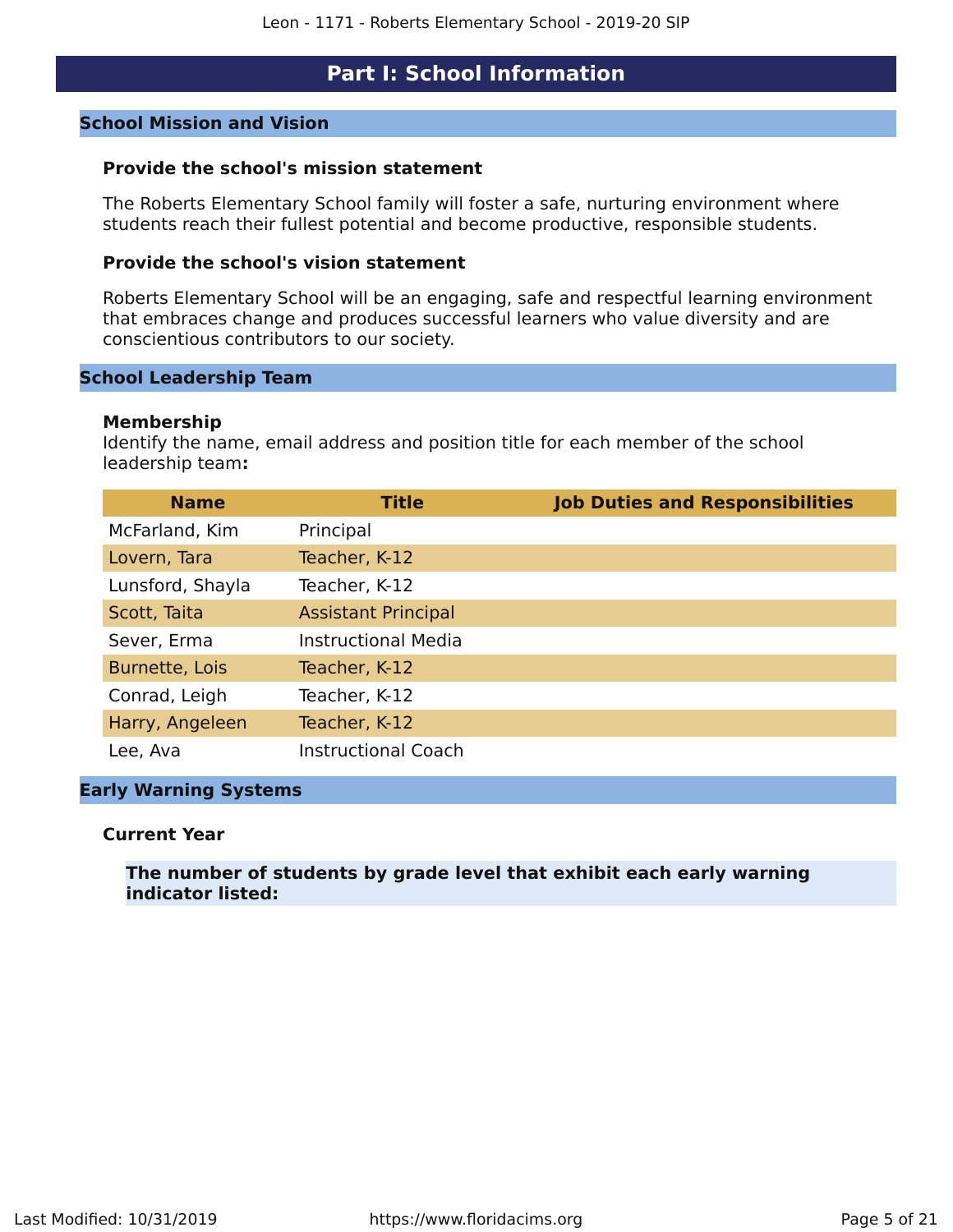| Leon - 1171 - Roberts Elementary School - 2019-20 SIP |  |
|-------------------------------------------------------|--|
|-------------------------------------------------------|--|

| <b>Indicator</b>                      | <b>Grade Level</b> |          |                |          |                   |          |                   |                |          |                |                  |                |          |              |
|---------------------------------------|--------------------|----------|----------------|----------|-------------------|----------|-------------------|----------------|----------|----------------|------------------|----------------|----------|--------------|
|                                       | K                  | 1        | 2 <sup>1</sup> | 3        | $\overline{4}$    | 5        |                   |                |          |                | 6 7 8 9 10 11 12 |                |          | <b>Total</b> |
| Number of students<br>enrolled        | 139                | 151      |                |          | 140 160 124 145 0 |          |                   | 0 <sub>0</sub> |          | $\Omega$       | - 0              | $\Omega$       | $\Omega$ | 859          |
| <b>Attendance below 90</b><br>percent | 14                 | 9        | <sup>10</sup>  | 11       | $-11$             | 4 0 0 0  |                   |                |          | - 0            | - 0              | $\overline{0}$ | - 0      | 59           |
| One or more suspensions               | $\Omega$           | $\Omega$ | 0              | 1        | $\overline{0}$    | 1        | $\Omega$          | $\overline{0}$ | $\Omega$ | $\Omega$       | $\Omega$         | $\Omega$       | $\Omega$ | 2            |
| Course failure in ELA or<br>Math      | $\Omega$           | $\Omega$ | $\Omega$       | $\Omega$ | $\overline{0}$    | $\Omega$ | $0\quad 0\quad 0$ |                |          | $\overline{0}$ | - 0              | - 0            | - 0      |              |
| Level 1 on statewide<br>assessment    | $\Omega$           | $\Omega$ | $\Omega$       | 4        | 6                 | 17       | $\Omega$          | - 0            | $\Omega$ | $\Omega$       | - 0              | $\Omega$       | $\Omega$ | 27           |

### **The number of students with two or more early warning indicators:**

| <b>Indicator</b>                                                 |  |  |  | <b>Grade Level</b> |  |  |                              |              |
|------------------------------------------------------------------|--|--|--|--------------------|--|--|------------------------------|--------------|
|                                                                  |  |  |  |                    |  |  | K 1 2 3 4 5 6 7 8 9 10 11 12 | <b>Total</b> |
| Students with two or more indicators 0 0 0 1 2 1 0 0 0 0 0 0 0 0 |  |  |  |                    |  |  |                              |              |

### **The number of students identified as retainees:**

|                                        |  |  |  |  | <b>Grade Level</b> |                              |                            |              |
|----------------------------------------|--|--|--|--|--------------------|------------------------------|----------------------------|--------------|
| <b>Indicator</b>                       |  |  |  |  |                    | K 1 2 3 4 5 6 7 8 9 10 11 12 |                            | <b>Total</b> |
| <b>Retained Students: Current Year</b> |  |  |  |  |                    |                              | 6 15 3 5 2 0 0 0 0 0 0 0 0 | - 31         |
|                                        |  |  |  |  |                    |                              |                            |              |

### **FTE units allocated to school (total number of teacher units)** 62

### **Date this data was collected or last updated**

Tuesday 9/17/2019

### **Prior Year - As Reported**

### **The number of students by grade level that exhibit each early warning indicator:**

| <b>Indicator</b>                |  | <b>Grade Level</b> |  |  |  |  |  |  |  |  |                              |  |                           |              |  |  |
|---------------------------------|--|--------------------|--|--|--|--|--|--|--|--|------------------------------|--|---------------------------|--------------|--|--|
|                                 |  |                    |  |  |  |  |  |  |  |  | K 1 2 3 4 5 6 7 8 9 10 11 12 |  |                           | <b>Total</b> |  |  |
| Attendance below 90 percent     |  |                    |  |  |  |  |  |  |  |  |                              |  | 8 9 7 3 6 8 0 0 0 0 0 0 0 | 41           |  |  |
| One or more suspensions         |  |                    |  |  |  |  |  |  |  |  | 0 0 0 0 0 0 0 0 0 0 0 0 0    |  |                           |              |  |  |
| Course failure in ELA or Math   |  |                    |  |  |  |  |  |  |  |  | 0 0 4 2 11 12 0 0 0 0 0 0 0  |  |                           | 29           |  |  |
| Level 1 on statewide assessment |  |                    |  |  |  |  |  |  |  |  | 0 0 0 1 13 11 0 0 0 0 0 0 0  |  |                           | 25           |  |  |

### **The number of students with two or more early warning indicators:**

| <b>Indicator</b>                                                  |  |  |  |  | <b>Grade Level</b> |  |                              | <b>Total</b> |
|-------------------------------------------------------------------|--|--|--|--|--------------------|--|------------------------------|--------------|
|                                                                   |  |  |  |  |                    |  | K 1 2 3 4 5 6 7 8 9 10 11 12 |              |
| Students with two or more indicators 0 0 1 0 10 8 0 0 0 0 0 0 0 0 |  |  |  |  |                    |  |                              |              |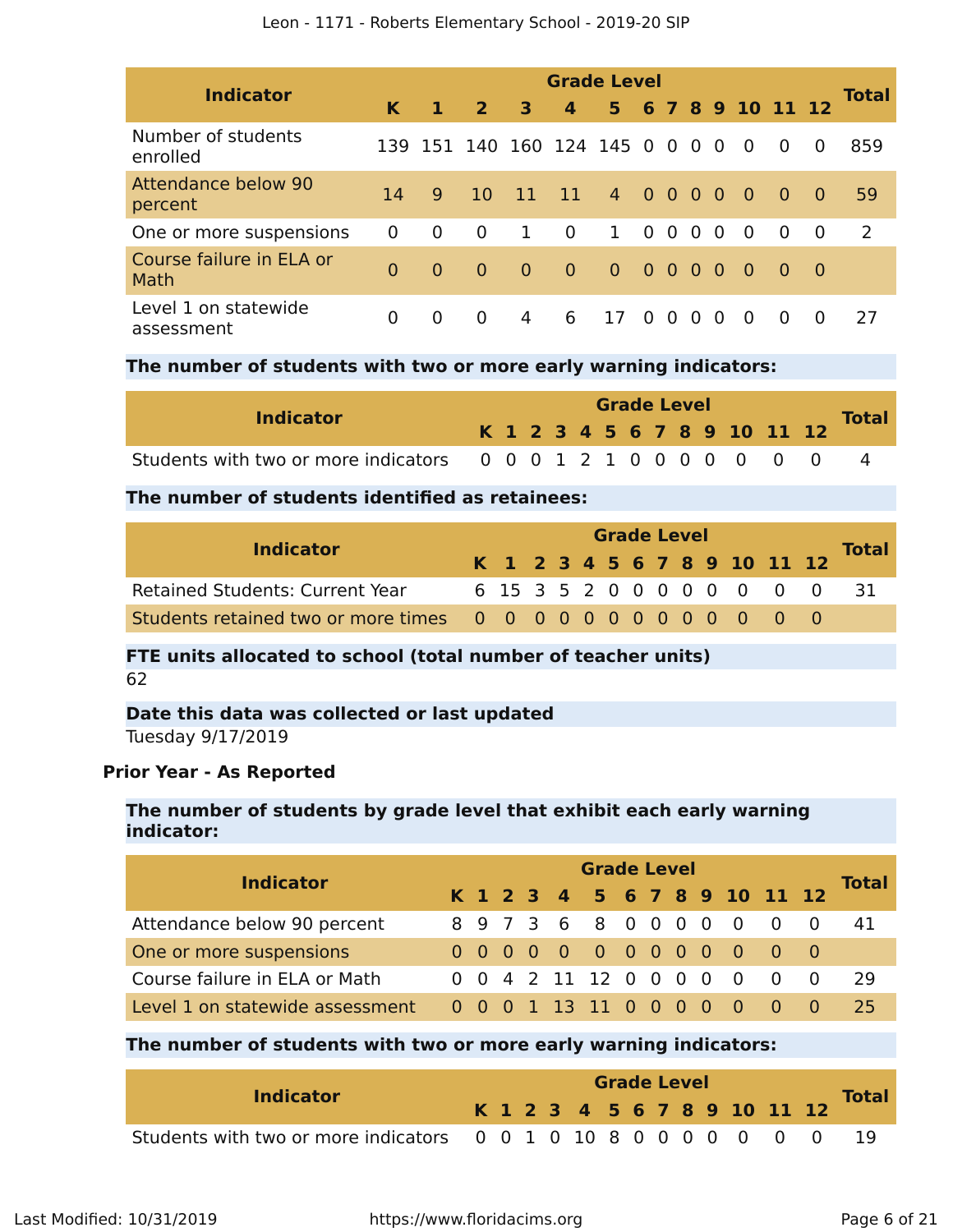### **Prior Year - Updated**

### **The number of students by grade level that exhibit each early warning indicator:**

| <b>Indicator</b>                |  | <b>Grade Level</b> |  |  |  |                       |  |  |  |  |  |                                         |  |       |  |  |
|---------------------------------|--|--------------------|--|--|--|-----------------------|--|--|--|--|--|-----------------------------------------|--|-------|--|--|
|                                 |  |                    |  |  |  |                       |  |  |  |  |  | K 1 2 3 4 5 6 7 8 9 10 11 12            |  | Total |  |  |
| Attendance below 90 percent     |  |                    |  |  |  |                       |  |  |  |  |  | 8 9 7 3 6 8 0 0 0 0 0 0 0               |  | 41    |  |  |
| One or more suspensions         |  |                    |  |  |  |                       |  |  |  |  |  | 0 0 0 0 0 0 0 0 0 0 0 0 0               |  |       |  |  |
| Course failure in ELA or Math   |  |                    |  |  |  | 0 0 4 2 11 12 0 0 0 0 |  |  |  |  |  | $\begin{matrix} 0 & 0 & 0 \end{matrix}$ |  | 29    |  |  |
| Level 1 on statewide assessment |  |                    |  |  |  |                       |  |  |  |  |  | 0 0 0 1 13 11 0 0 0 0 0 0 0             |  | 25    |  |  |

### **The number of students with two or more early warning indicators:**

| <b>Indicator</b>                                                  |  |  |  |  | <b>Grade Level</b> |  |                              | <b>Total</b> |
|-------------------------------------------------------------------|--|--|--|--|--------------------|--|------------------------------|--------------|
|                                                                   |  |  |  |  |                    |  | K 1 2 3 4 5 6 7 8 9 10 11 12 |              |
| Students with two or more indicators 0 0 1 0 10 8 0 0 0 0 0 0 0 0 |  |  |  |  |                    |  |                              |              |

### **Part II: Needs Assessment/Analysis**

### <span id="page-6-0"></span>**School Data**

Please note that the district and state averages shown here represent the averages for similar school types (elementary, middle, high school, or combination schools).

| <b>School Grade Component</b>     |               | 2019            |              | 2018          |                 |              |  |
|-----------------------------------|---------------|-----------------|--------------|---------------|-----------------|--------------|--|
|                                   | <b>School</b> | <b>District</b> | <b>State</b> | <b>School</b> | <b>District</b> | <b>State</b> |  |
| <b>ELA Achievement</b>            | 83%           | 57%             | 57%          | 81%           | 57%             | 56%          |  |
| <b>ELA Learning Gains</b>         | 60%           | 54%             | 58%          | 65%           | 53%             | 55%          |  |
| <b>ELA Lowest 25th Percentile</b> | 66%           | 47%             | 53%          | 58%           | 46%             | 48%          |  |
| Math Achievement                  | 86%           | 64%             | 63%          | 80%           | 61%             | 62%          |  |
| <b>Math Learning Gains</b>        | 75%           | 63%             | 62%          | 62%           | 55%             | 59%          |  |
| Math Lowest 25th Percentile       | 63%           | 45%             | 51%          | 43%           | 40%             | 47%          |  |
| Science Achievement               | 76%           | 52%             | 53%          | 86%           | 52%             | 55%          |  |

| <b>EWS Indicators as Input Earlier in the Survey</b> |        |                                          |        |        |        |        |              |
|------------------------------------------------------|--------|------------------------------------------|--------|--------|--------|--------|--------------|
| <b>Indicator</b>                                     |        | <b>Grade Level (prior year reported)</b> |        |        |        |        | <b>Total</b> |
|                                                      | Κ      |                                          | 2      |        |        | 5      |              |
| Number of students enrolled                          | 139(0) | 151(0)                                   | 140(0) | 160(0) | 124(0) | 145(0) | 859 (0)      |
| Attendance below 90 percent                          | 14(8)  | 9(9)                                     | 10(7)  | 11(3)  | 11(6)  | 4(8)   | 59 (41)      |
| One or more suspensions                              | 0(0)   | 0(0)                                     | 0(0)   | 1(0)   | 0(0)   | 1(0)   | 2(0)         |
| Course failure in ELA or Math                        | 0(0)   | 0(0)                                     | 0(4)   | 0(2)   | 0(11)  | 0(12)  | 0(29)        |
| Level 1 on statewide assessment                      | 0(0)   | 0(0)                                     | 0(0)   | 4(1)   | 6(13)  |        |              |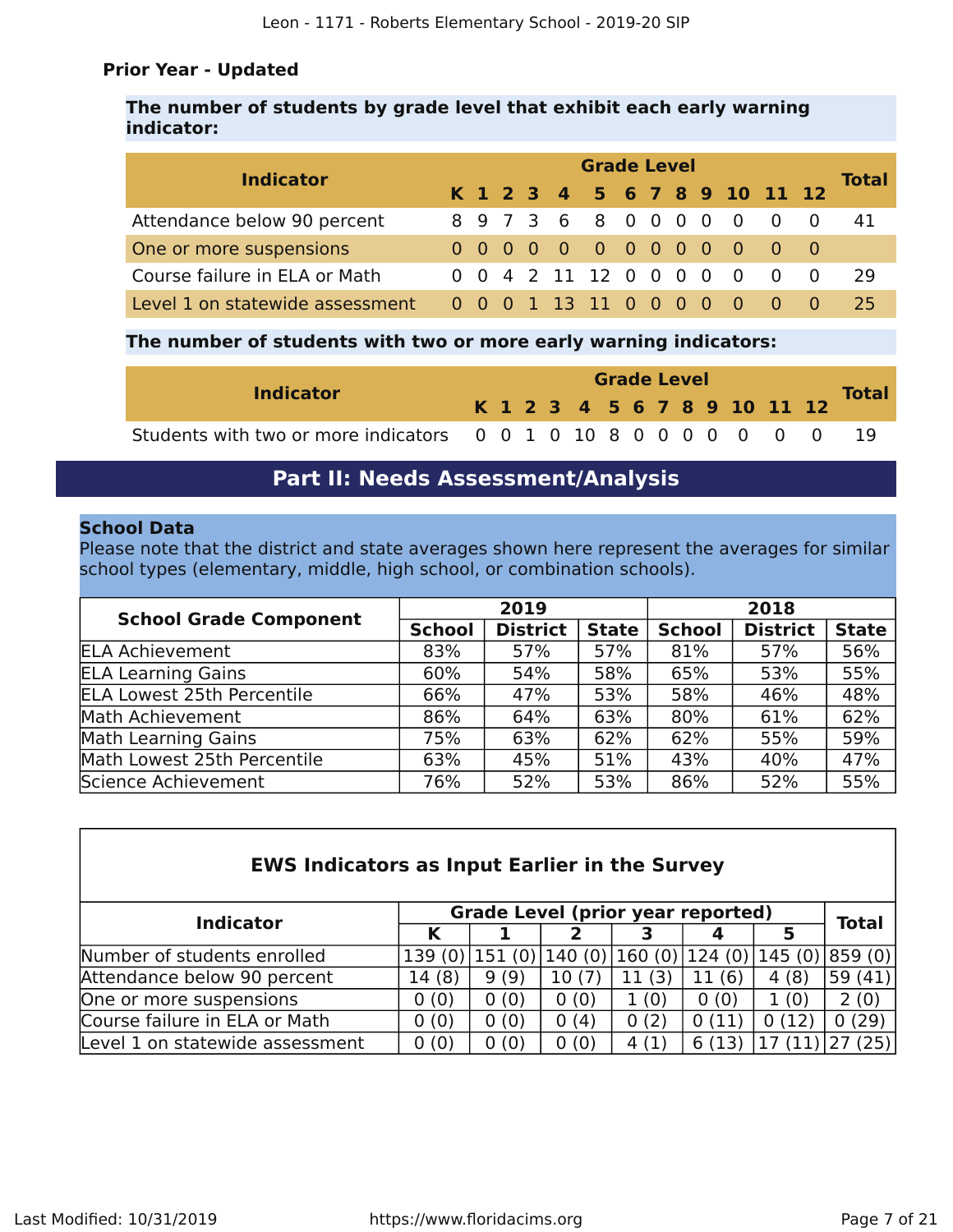### **Grade Level Data**

NOTE: This data is raw data and includes ALL students who tested at the school. This is not school grade data.

NOTE: An asterisk (\*) in any cell indicates the data has been suppressed due to fewer than 10 students tested, or all tested students scoring the same.

|                          |      |               | <b>ELA</b>      |                                                 |              |                                              |
|--------------------------|------|---------------|-----------------|-------------------------------------------------|--------------|----------------------------------------------|
| <b>Grade</b>             | Year | <b>School</b> | <b>District</b> | School-<br><b>District</b><br><b>Comparison</b> | <b>State</b> | School-<br><b>State</b><br><b>Comparison</b> |
| 03                       | 2019 | 86%           | 61%             | 25%                                             | 58%          | 28%                                          |
|                          | 2018 | 86%           | 61%             | 25%                                             | 57%          | 29%                                          |
| Same Grade Comparison    |      | $0\%$         |                 |                                                 |              |                                              |
| <b>Cohort Comparison</b> |      |               |                 |                                                 |              |                                              |
| 04                       | 2019 | 86%           | 57%             | 29%                                             | 58%          | 28%                                          |
|                          | 2018 | 82%           | 58%             | 24%                                             | 56%          | 26%                                          |
| Same Grade Comparison    |      | 4%            |                 |                                                 |              |                                              |
| <b>Cohort Comparison</b> |      | $0\%$         |                 |                                                 |              |                                              |
| 05                       | 2019 | 76%           | 56%             | 20%                                             | 56%          | 20%                                          |
|                          | 2018 | 74%           | 57%             | 17%                                             | 55%          | 19%                                          |
| Same Grade Comparison    |      | 2%            |                 |                                                 |              |                                              |
| <b>Cohort Comparison</b> |      | $-6%$         |                 |                                                 |              |                                              |

|                          |      |               | <b>MATH</b>     |                                                 |              |                                              |
|--------------------------|------|---------------|-----------------|-------------------------------------------------|--------------|----------------------------------------------|
| Grade                    | Year | <b>School</b> | <b>District</b> | School-<br><b>District</b><br><b>Comparison</b> | <b>State</b> | School-<br><b>State</b><br><b>Comparison</b> |
| 03                       | 2019 | 89%           | 63%             | 26%                                             | 62%          | 27%                                          |
|                          | 2018 | 87%           | 64%             | 23%                                             | 62%          | 25%                                          |
| Same Grade Comparison    |      | 2%            |                 |                                                 |              |                                              |
| <b>Cohort Comparison</b> |      |               |                 |                                                 |              |                                              |
| 04                       | 2019 | 84%           | 66%             | 18%                                             | 64%          | 20%                                          |
|                          | 2018 | 81%           | 62%             | 19%                                             | 62%          | 19%                                          |
| Same Grade Comparison    |      | 3%            |                 |                                                 |              |                                              |
| <b>Cohort Comparison</b> |      | $-3%$         |                 |                                                 |              |                                              |
| 05                       | 2019 | 83%           | 61%             | 22%                                             | 60%          | 23%                                          |
|                          | 2018 | 72%           | 58%             | 14%                                             | 61%          | 11%                                          |
| Same Grade Comparison    |      | 11%           |                 |                                                 |              |                                              |
| <b>Cohort Comparison</b> |      | 2%            |                 |                                                 |              |                                              |

|                          |      |               | <b>SCIENCE</b>  |                                                 |              |                                              |
|--------------------------|------|---------------|-----------------|-------------------------------------------------|--------------|----------------------------------------------|
| <b>Grade</b>             | Year | <b>School</b> | <b>District</b> | School-<br><b>District</b><br><b>Comparison</b> | <b>State</b> | School-<br><b>State</b><br><b>Comparison</b> |
| 05                       | 2019 | 76%           | 54%             | 22%                                             | 53%          | 23%                                          |
|                          | 2018 | 87%           | 56%             | 31%                                             | 55%          | 32%                                          |
| Same Grade Comparison    |      | $-11%$        |                 |                                                 |              |                                              |
| <b>Cohort Comparison</b> |      |               |                 |                                                 |              |                                              |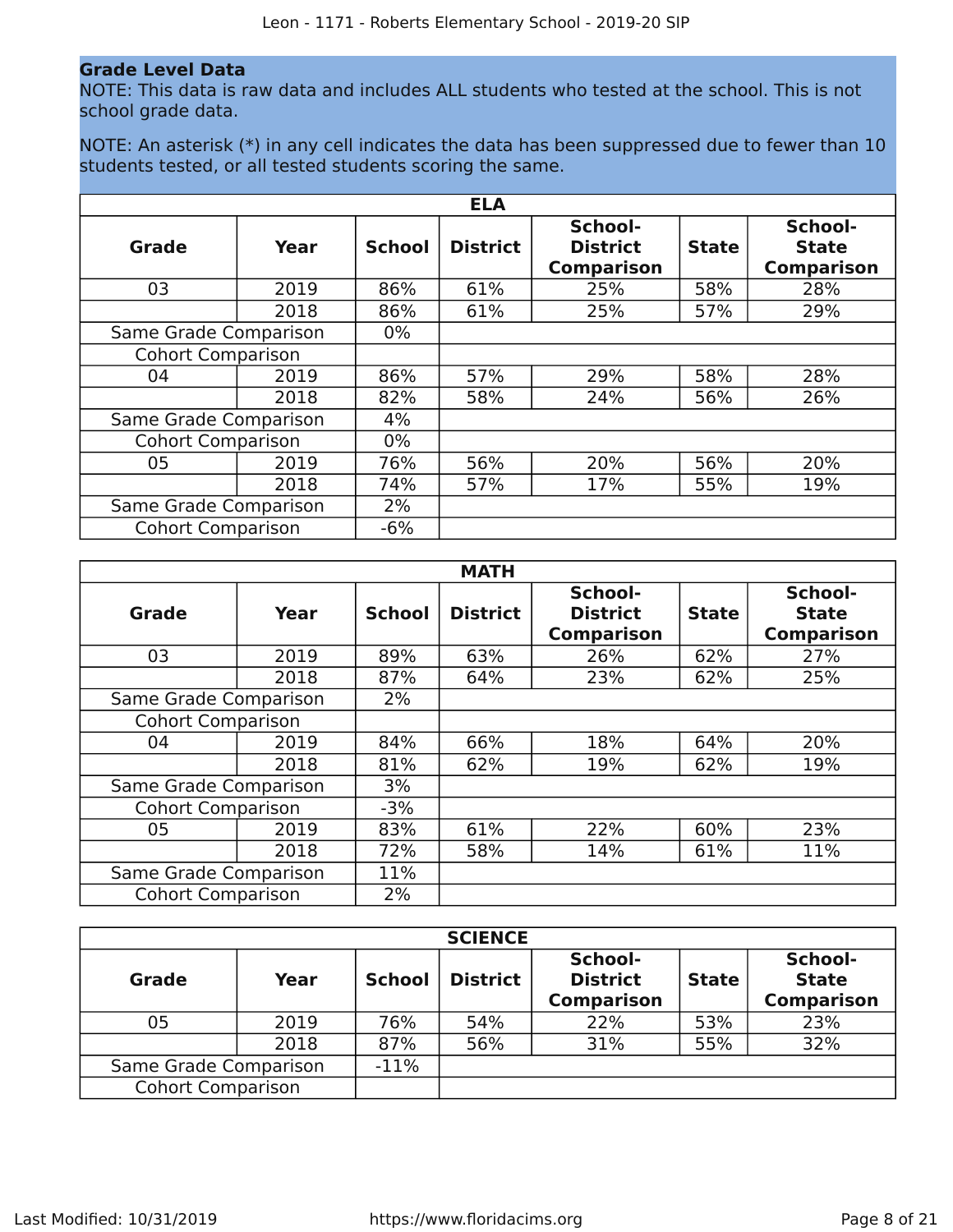| <b>Subgroup Data</b>                             |                    |                  |                          |                     |                   |                           |             |                   |                     |                                 |                       |
|--------------------------------------------------|--------------------|------------------|--------------------------|---------------------|-------------------|---------------------------|-------------|-------------------|---------------------|---------------------------------|-----------------------|
| <b>2019 SCHOOL GRADE COMPONENTS BY SUBGROUPS</b> |                    |                  |                          |                     |                   |                           |             |                   |                     |                                 |                       |
| <b>Subgroups</b>                                 | <b>ELA</b><br>Ach. | <b>ELA</b><br>LG | <b>ELA</b><br>LG<br>L25% | <b>Math</b><br>Ach. | <b>Math</b><br>LG | <b>Math</b><br>LG<br>L25% | Sci<br>Ach. | <b>SS</b><br>Ach. | <b>MS</b><br>Accel. | Grad<br>Rate<br>2016-17 2016-17 | C & C<br><b>Accel</b> |
| <b>SWD</b>                                       | 45                 | 50               | 54                       | 52                  | 65                | 61                        | 41          |                   |                     |                                 |                       |
| <b>BLK</b>                                       | 53                 | 48               | 43                       | 73                  | 72                | 68                        | 15          |                   |                     |                                 |                       |
| <b>HSP</b>                                       | 89                 | 69               |                          | 84                  | 63                |                           | 75          |                   |                     |                                 |                       |
| <b>MUL</b>                                       | 89                 | 64               |                          | 89                  | 83                |                           |             |                   |                     |                                 |                       |
| <b>WHT</b>                                       | 86                 | 61               | 69                       | 87                  | 75                | 62                        | 84          |                   |                     |                                 |                       |
| <b>FRL</b>                                       | 76                 | 61               | 67                       | 77                  | 61                | 61                        | 59          |                   |                     |                                 |                       |

| <b>2018 SCHOOL GRADE COMPONENTS BY SUBGROUPS</b> |                    |                  |                          |                     |                   |                           |             |                   |                     |                                       |                       |
|--------------------------------------------------|--------------------|------------------|--------------------------|---------------------|-------------------|---------------------------|-------------|-------------------|---------------------|---------------------------------------|-----------------------|
| <b>Subgroups</b>                                 | <b>ELA</b><br>Ach. | <b>ELA</b><br>LG | <b>ELA</b><br>LG<br>L25% | <b>Math</b><br>Ach. | <b>Math</b><br>LG | <b>Math</b><br>LG<br>L25% | Sci<br>Ach. | <b>SS</b><br>Ach. | <b>MS</b><br>Accel. | Grad<br><b>Rate</b><br>2015-162015-16 | C & C<br><b>Accel</b> |
| <b>SWD</b>                                       | 47                 | 58               | 46                       | 52                  | 55                | 48                        | 57          |                   |                     |                                       |                       |
| <b>BLK</b>                                       | 43                 | 42               | 38                       | 30                  | 26                | 21                        | 56          |                   |                     |                                       |                       |
| <b>HSP</b>                                       | 75                 | 69               |                          | 70                  | 56                |                           |             |                   |                     |                                       |                       |
| <b>MUL</b>                                       | 95                 | 79               |                          | 86                  | 57                |                           | 100         |                   |                     |                                       |                       |
| <b>WHT</b>                                       | 85                 | 67               | 62                       | 87                  | 68                | 53                        | 92          |                   |                     |                                       |                       |
| <b>FRL</b>                                       | 70                 | 59               | 57                       | 62                  | 57                | 39                        | 73          |                   |                     |                                       |                       |

### **ESSA Data**

This data has been updated for the 2018-19 school year as of 7/16/2019.

| <b>ESSA Federal Index</b>                                                       |           |
|---------------------------------------------------------------------------------|-----------|
| ESSA Category (TS&I or CS&I)                                                    | N/A       |
| <b>OVERALL Federal Index - All Students</b>                                     | 73        |
| <b>OVERALL Federal Index Below 41% All Students</b>                             | <b>NO</b> |
| Total Number of Subgroups Missing the Target                                    | 0         |
| Progress of English Language Learners in Achieving English Language Proficiency |           |
| Total Points Earned for the Federal Index                                       | 509       |
| Total Components for the Federal Index                                          | 7         |
| <b>Percent Tested</b>                                                           | 100%      |
| <b>Subgroup Data</b>                                                            |           |
| <b>Students With Disabilities</b>                                               |           |
| Federal Index - Students With Disabilities                                      | 53        |
| Students With Disabilities Subgroup Below 41% in the Current Year?              | <b>NO</b> |
| Number of Consecutive Years Students With Disabilities Subgroup Below 32%       | 0         |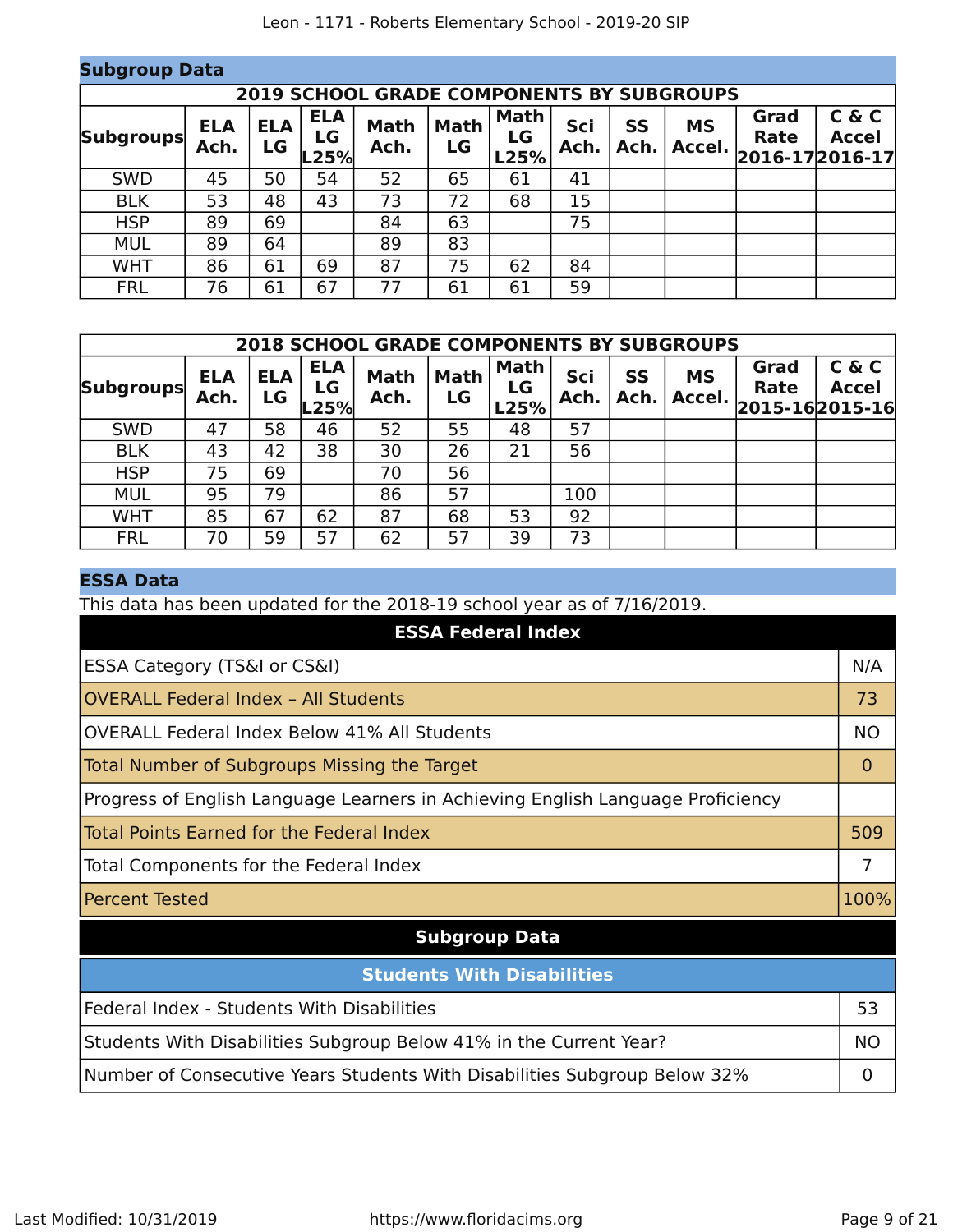Leon - 1171 - Roberts Elementary School - 2019-20 SIP

| <b>English Language Learners</b>                                               |                |
|--------------------------------------------------------------------------------|----------------|
| Federal Index - English Language Learners                                      |                |
| English Language Learners Subgroup Below 41% in the Current Year?              | N/A            |
| Number of Consecutive Years English Language Learners Subgroup Below 32%       | 0              |
| <b>Asian Students</b>                                                          |                |
| Federal Index - Asian Students                                                 |                |
| Asian Students Subgroup Below 41% in the Current Year?                         | N/A            |
| Number of Consecutive Years Asian Students Subgroup Below 32%                  | 0              |
| <b>Black/African American Students</b>                                         |                |
| Federal Index - Black/African American Students                                | 53             |
| Black/African American Students Subgroup Below 41% in the Current Year?        | <b>NO</b>      |
| Number of Consecutive Years Black/African American Students Subgroup Below 32% | 0              |
| <b>Hispanic Students</b>                                                       |                |
| Federal Index - Hispanic Students                                              | 76             |
| Hispanic Students Subgroup Below 41% in the Current Year?                      | <b>NO</b>      |
| Number of Consecutive Years Hispanic Students Subgroup Below 32%               | $\overline{0}$ |
|                                                                                |                |
| <b>Multiracial Students</b>                                                    |                |
| <b>Federal Index - Multiracial Students</b>                                    | 81             |
| Multiracial Students Subgroup Below 41% in the Current Year?                   | <b>NO</b>      |
| Number of Consecutive Years Multiracial Students Subgroup Below 32%            | 0              |
| <b>Native American Students</b>                                                |                |
| Federal Index - Native American Students                                       |                |
| Native American Students Subgroup Below 41% in the Current Year?               | N/A            |
| Number of Consecutive Years Native American Students Subgroup Below 32%        | 0              |
| <b>Pacific Islander Students</b>                                               |                |
| Federal Index - Pacific Islander Students                                      |                |
| Pacific Islander Students Subgroup Below 41% in the Current Year?              | N/A            |
| Number of Consecutive Years Pacific Islander Students Subgroup Below 32%       | 0              |
| <b>White Students</b>                                                          |                |
| Federal Index - White Students                                                 | 75             |
| White Students Subgroup Below 41% in the Current Year?                         | <b>NO</b>      |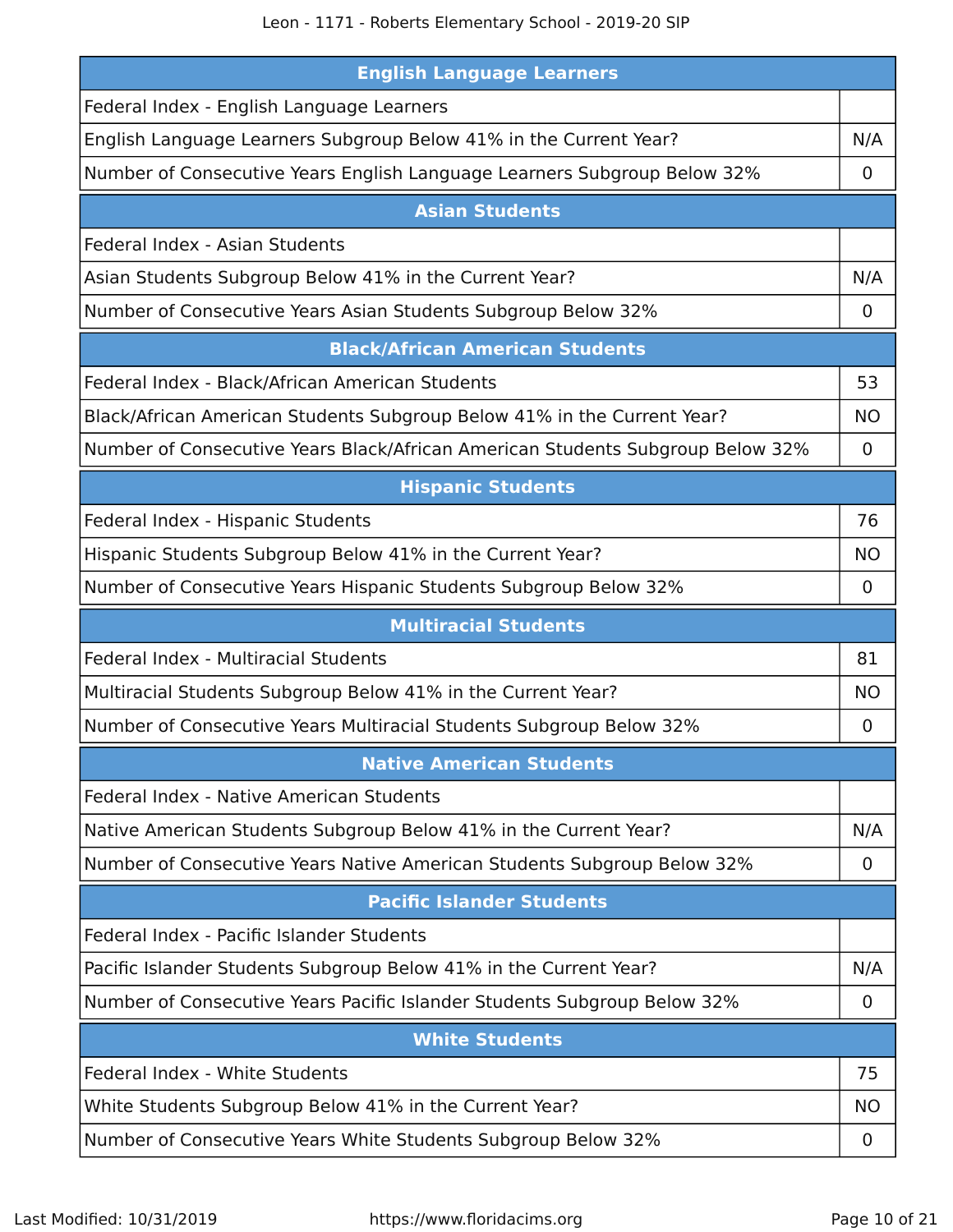| <b>Economically Disadvantaged Students</b>                                            |    |
|---------------------------------------------------------------------------------------|----|
| Federal Index - Economically Disadvantaged Students                                   | 66 |
| Economically Disadvantaged Students Subgroup Below 41% in the Current Year?           | ΝO |
| Number of Consecutive Years Economically Disadvantaged Students Subgroup Below<br>32% |    |

### **Analysis**

### **Data Reflection**

Answer the following reflection prompts after examining any/all relevant school data sources (see guide for examples for relevant data sources).

### **Which data component showed the lowest performance? Explain the contributing factor(s) to last year's low performance and discuss any trends**

ELA Learning Gains is the lowest component of the 2018-2019 school grade.

### **Which data component showed the greatest decline from the prior year? Explain the factor(s) that contributed to this decline**

Science achievement showed the greatest decline when comparing scores from 2018 (86%) to 2019 (76%).

### **Which data component had the greatest gap when compared to the state average? Explain the factor(s) that contributed to this gap and any trends**

Roberts Elementary surpassed the state average in all school grade category components.

### **Which data component showed the most improvement? What new actions did your school take in this area?**

The most improvement was shown in math learning gains for students in the lowest quartile. These students improved by 20 percentage points from 43% of students making gains in 2018 to 63% of students making learning gains in 2019.

### **Reflecting on the EWS data from Part I (D), identify one or two potential areas of concern? (see Guidance tab for additional information)**

Performance of students with disabilities is the lowest performing subgroup overall.African American students science proficiency is a concern.

### **Rank your highest priorities (maximum of 5) for schoolwide improvement in the upcoming school year**

1. Increasing science achievement scores school wide.

2. Improving science achievement (proficiency) for subgroups that performed significantly lower than their counterparts (Students with Disabilities and African American students).

3. Increasing the number of students achieving learning gains in English Language Arts (ELA) school wide.

4. Improving English Language Arts achievement (proficiency) for subgroups that performed significantly lower than their counterparts (Students with Disabilities and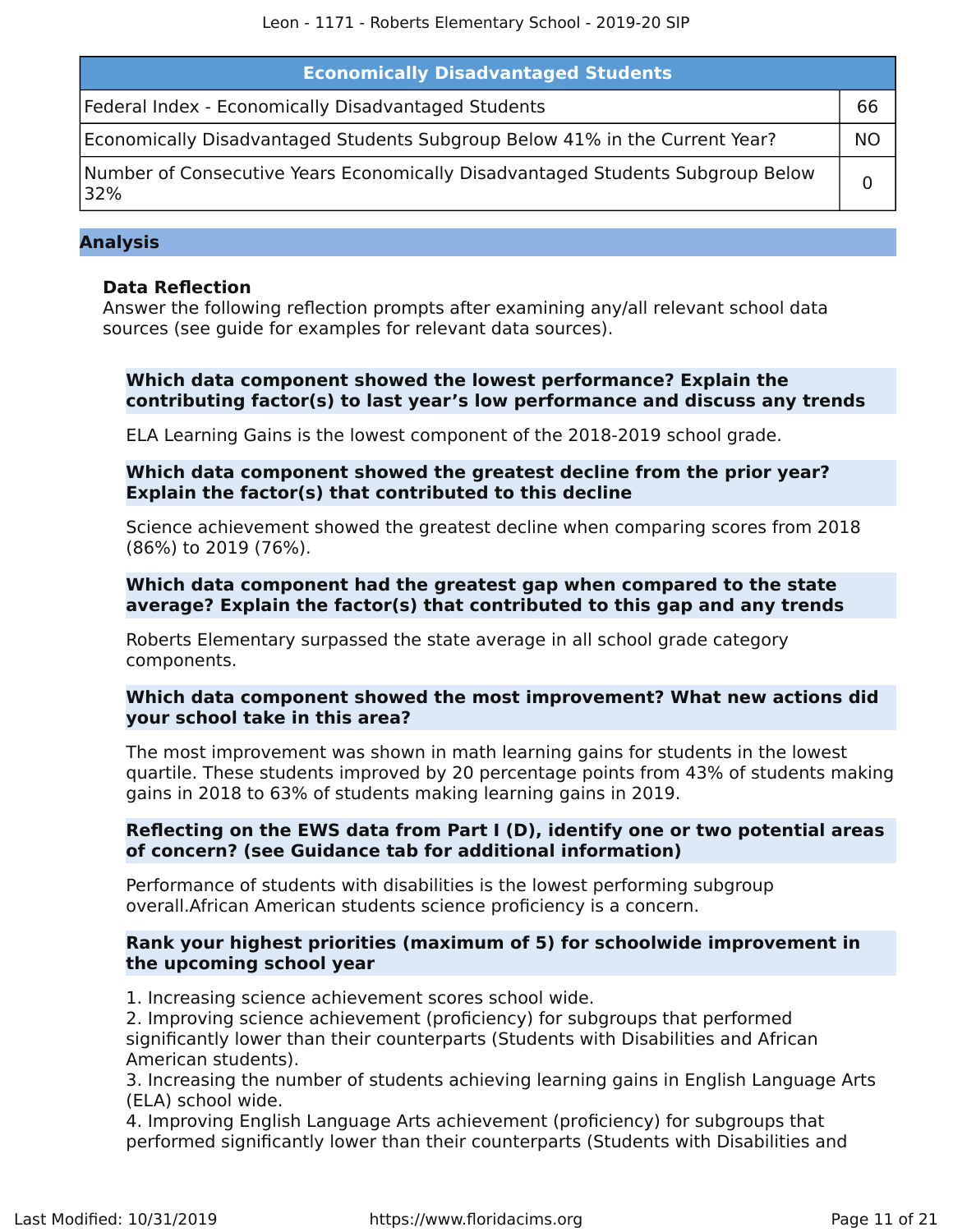African American students).

5. Improving Math achievement (proficiency) for subgroups that performed significantly lower than their counterparts (Students with Disabilities and African American students).

### **Part III: Planning for Improvement**

<span id="page-11-0"></span>**Areas of Focus:**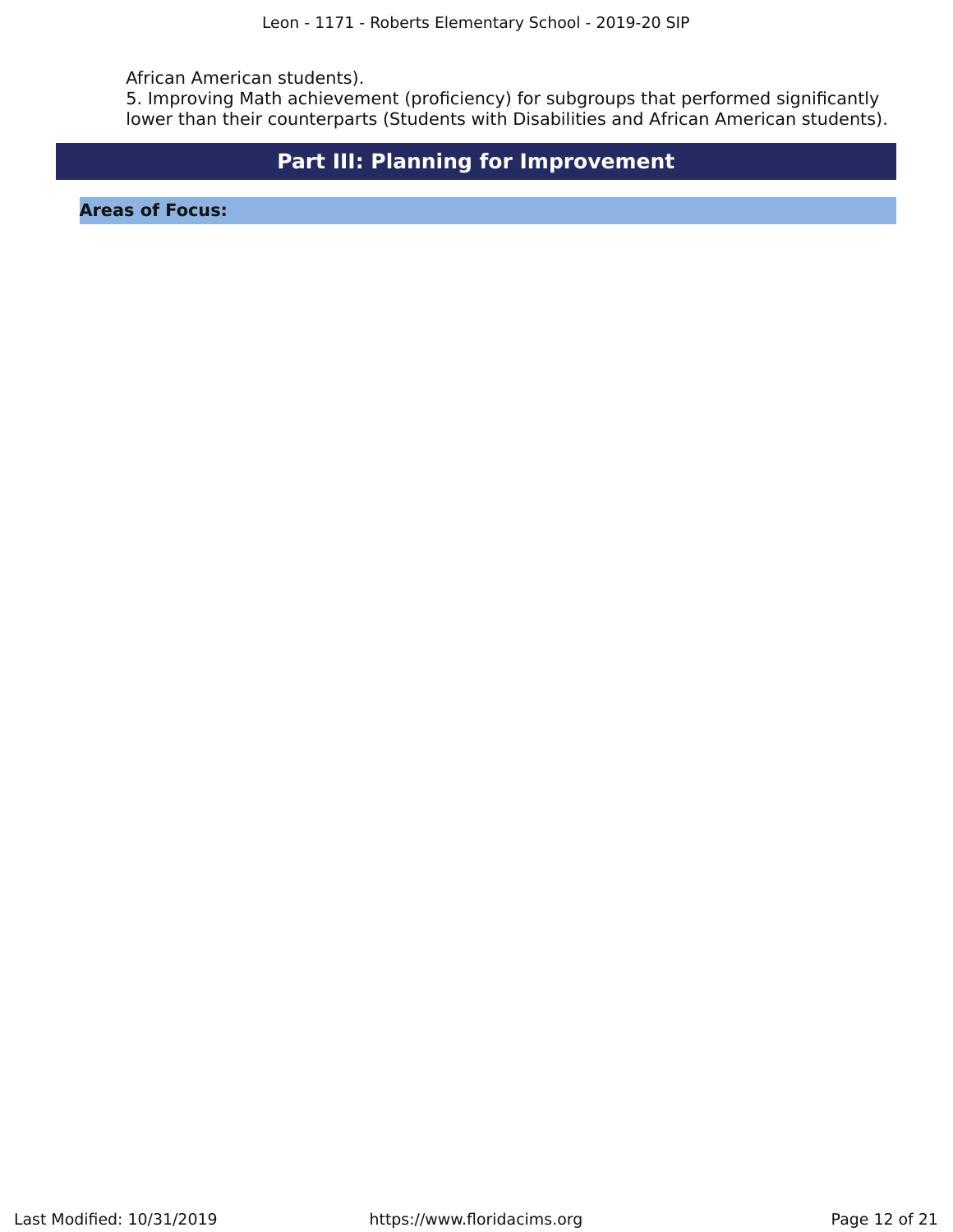| #1                                                                        |                                                                                                                                                                                                                                                                                                                                                                                                                                                                                                                                                                                                                                                                                                                                                                                                                                                                                                                                                       |
|---------------------------------------------------------------------------|-------------------------------------------------------------------------------------------------------------------------------------------------------------------------------------------------------------------------------------------------------------------------------------------------------------------------------------------------------------------------------------------------------------------------------------------------------------------------------------------------------------------------------------------------------------------------------------------------------------------------------------------------------------------------------------------------------------------------------------------------------------------------------------------------------------------------------------------------------------------------------------------------------------------------------------------------------|
| <b>Title</b><br><b>Rationale</b>                                          | Percentage of students achieving reading proficiency<br>There is a need for differentiated instruction for struggling readers as<br>well as to motivate and challenge students who understand and<br>master benchmarks in lessons taught (particularly for informational<br>text).                                                                                                                                                                                                                                                                                                                                                                                                                                                                                                                                                                                                                                                                    |
| <b>State the</b><br>measureable<br>outcome the school<br>plans to achieve | 84% of our students will score a level 3 or above in reading as<br>measured by the 2020 FSA ELA Assessment.                                                                                                                                                                                                                                                                                                                                                                                                                                                                                                                                                                                                                                                                                                                                                                                                                                           |
| <b>Person responsible</b><br>for monitoring<br>outcome                    | Kim McFarland (mcfarlandk2@leonschools.net)                                                                                                                                                                                                                                                                                                                                                                                                                                                                                                                                                                                                                                                                                                                                                                                                                                                                                                           |
| <b>Evidence-based</b><br><b>Strategy</b>                                  | Differentiated instruction with ongoing progress monitoring will be<br>offered in reading classes to ensure student needs are being met.                                                                                                                                                                                                                                                                                                                                                                                                                                                                                                                                                                                                                                                                                                                                                                                                              |
| <b>Rationale for</b><br><b>Evidence-based</b><br><b>Strategy</b>          | Teachers that consistently and adequately differentiate instruction<br>coupled with ongoing progress monitoring:<br>1. Acknowledge student diversity,<br>2. Design lessons around patterns of student need,<br>3. Create whole-group, small group, and individual tasks based on<br>content and student needs.<br>4. Enhance, by formal and informal assessments that gauge impact of<br>teacher decisions, meaningful, data driven instruction.                                                                                                                                                                                                                                                                                                                                                                                                                                                                                                      |
| <b>Action Step</b>                                                        |                                                                                                                                                                                                                                                                                                                                                                                                                                                                                                                                                                                                                                                                                                                                                                                                                                                                                                                                                       |
| <b>Description</b>                                                        | 1. Implement iReady for all students.<br>2. Utilize reading assessment data to inform instruction.<br>3. Implement 3-Tier Model of Response to Instruction (RtI) Problem<br>Solving Team with emphasis on differentiated reading instruction.<br>4. Weekly triage meetings (principal, assistant principal, math coach,<br>reading coach, and guidance counselor/referral coordinator) to<br>monitor student progress and support teachers' needs in the<br>classroom.<br>5 Develop Personal Education Plans (PEP) for students whose reading<br>skills are below grade level and notify parents of at-risk students.<br>6. Provide enrichment/challenging activities to students within the<br>classroom.<br>7. Provide professional development and support in reading<br>instruction.<br>8. Intensive reading interventions during the school day.<br>9/ Implement small group and differentiated instruction for reading<br>during reading block. |
|                                                                           | Person Responsible Kim McFarland (mcfarlandk2@leonschools.net)                                                                                                                                                                                                                                                                                                                                                                                                                                                                                                                                                                                                                                                                                                                                                                                                                                                                                        |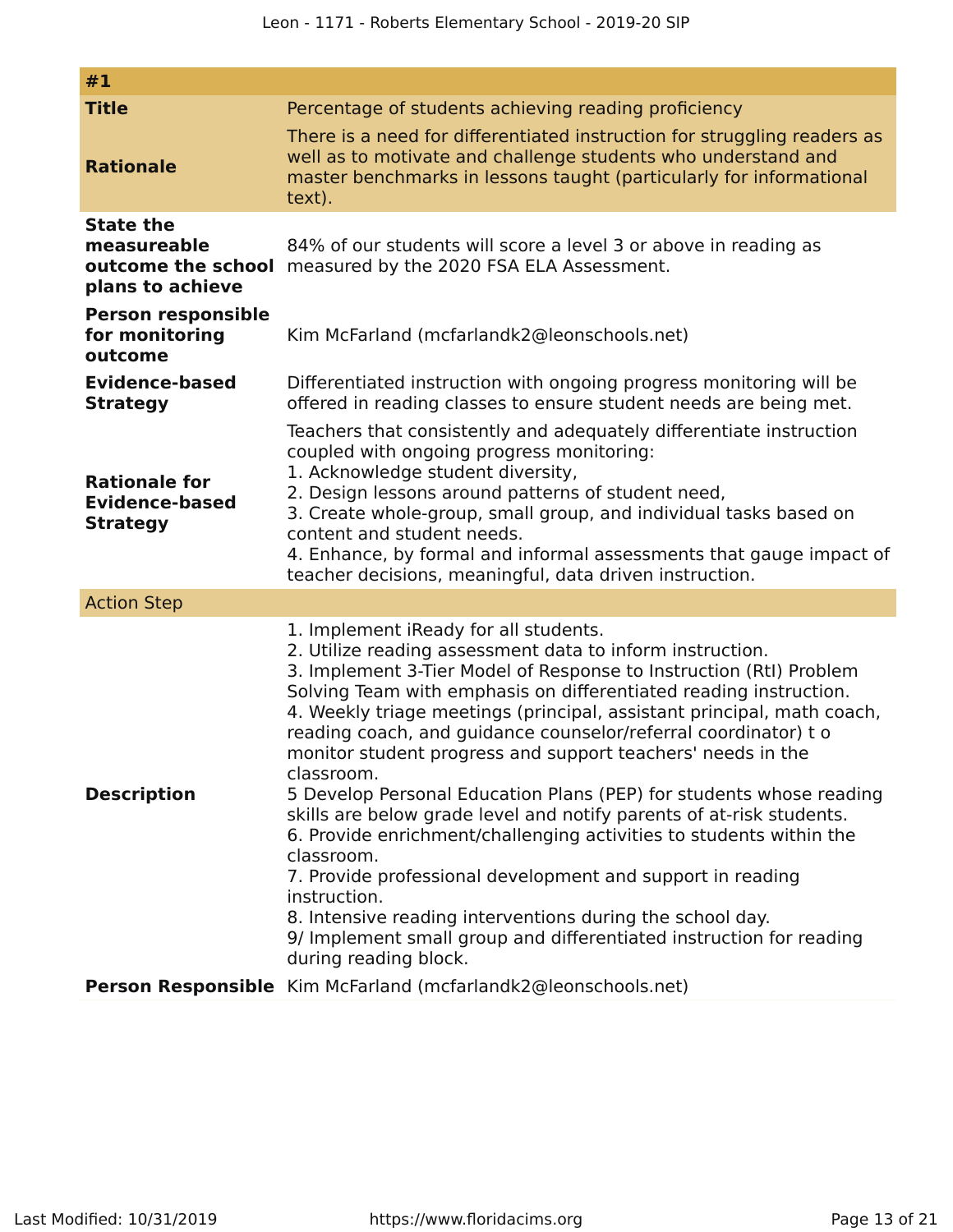| #2                                                                        |                                                                                                                                                                                                                                                                                                                                                                                                                                                                                                                                                                                                                                                                                                                                                                                                                                                                                                                                                                                                                         |
|---------------------------------------------------------------------------|-------------------------------------------------------------------------------------------------------------------------------------------------------------------------------------------------------------------------------------------------------------------------------------------------------------------------------------------------------------------------------------------------------------------------------------------------------------------------------------------------------------------------------------------------------------------------------------------------------------------------------------------------------------------------------------------------------------------------------------------------------------------------------------------------------------------------------------------------------------------------------------------------------------------------------------------------------------------------------------------------------------------------|
| <b>Title</b>                                                              | Percentage of students in bottom quartile (lowest 25%) making<br>learning gains in reading                                                                                                                                                                                                                                                                                                                                                                                                                                                                                                                                                                                                                                                                                                                                                                                                                                                                                                                              |
| <b>Rationale</b>                                                          | Students that are not making progress based upon Tier 2 instruction<br>are not being identified and provided Tier 3 instruction consistently.                                                                                                                                                                                                                                                                                                                                                                                                                                                                                                                                                                                                                                                                                                                                                                                                                                                                           |
| <b>State the</b><br>measureable<br>outcome the school<br>plans to achieve | 66% of students in the lowest 25% will make learning gains as<br>measured by the 2020 FSA ELA                                                                                                                                                                                                                                                                                                                                                                                                                                                                                                                                                                                                                                                                                                                                                                                                                                                                                                                           |
| <b>Person responsible</b><br>for monitoring<br>outcome                    | Kim McFarland (mcfarlandk2@leonschools.net)                                                                                                                                                                                                                                                                                                                                                                                                                                                                                                                                                                                                                                                                                                                                                                                                                                                                                                                                                                             |
| <b>Evidence-based</b><br><b>Strategy</b>                                  | Differentiated instruction with ongoing progress monitoring will be<br>offered in reading classes to ensure student needs are being met.                                                                                                                                                                                                                                                                                                                                                                                                                                                                                                                                                                                                                                                                                                                                                                                                                                                                                |
| <b>Rationale for</b><br><b>Evidence-based</b><br><b>Strategy</b>          | Teachers that consistently and adequately differentiate instruction<br>coupled with ongoing progress monitoring:<br>1. Acknowledge student diversity,<br>2. Design lessons around patterns of student need,<br>3. Create whole-group, small group, and individual tasks based on<br>content and student needs.<br>4. Enhance, by formal and informal assessments that gauge impact<br>of teacher decisions, meaningful, data driven instruction.                                                                                                                                                                                                                                                                                                                                                                                                                                                                                                                                                                        |
| <b>Action Step</b>                                                        |                                                                                                                                                                                                                                                                                                                                                                                                                                                                                                                                                                                                                                                                                                                                                                                                                                                                                                                                                                                                                         |
| <b>Description</b>                                                        | 1. Assess students using grade level and below grade level<br>assessments. Match instructional materials used in small group and<br>intervention block time to specific needs as identified in<br>assessments.<br>2. Utilize iReady Reading<br>3. Implement small group and differentiated instruction for reading<br>during reading block.<br>4. Weekly triage meetings (principal, assistant principal, reading<br>coach, math coach, and guidance counselor/referral coordinator) to<br>monitor student progress and support teachers' needs in the<br>classroom.<br>5. Utilize reading assessment data to inform instruction.<br>6. Use of technology with STAR, AR, iReady, and AIMSWEB Plus to<br>drive instruction and enhance decision-making.<br>7. Resources available to teachers-AR/STAR, iReady and Florida<br>Ready, Tier 2 and Tier 3 Intervention classes, Reading buddies,<br>Wonders Program with Intervention support.<br>8. Provide Professional Development and support in reading<br>instruction. |
|                                                                           | Person Responsible Kim McFarland (mcfarlandk2@leonschools.net)                                                                                                                                                                                                                                                                                                                                                                                                                                                                                                                                                                                                                                                                                                                                                                                                                                                                                                                                                          |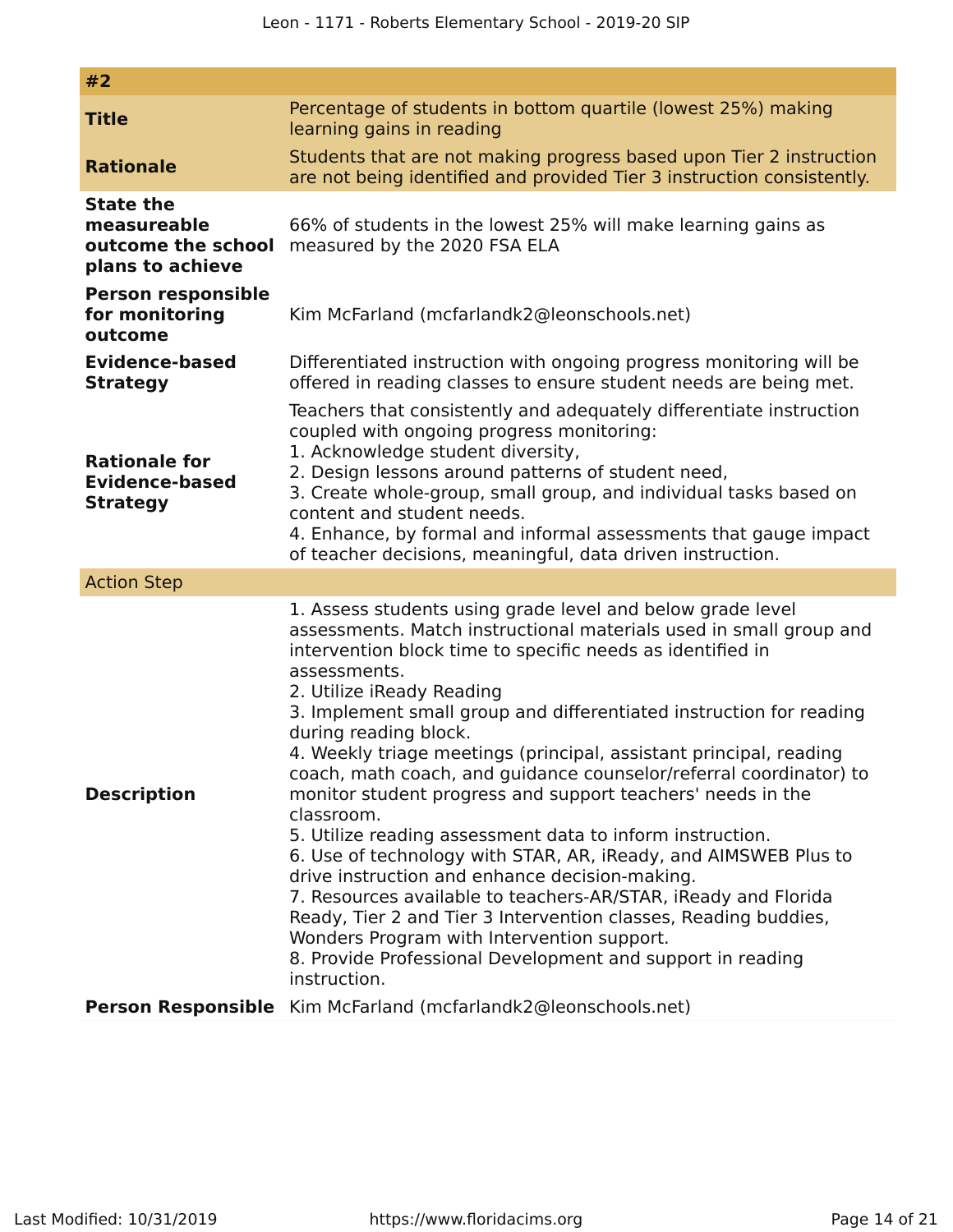| #3                                                                                                    |                                                                                                                                                                                                                                                                                                                                                                                                                                                                                                                                                                                                                                                                                                                                                                                                                                                                                     |  |
|-------------------------------------------------------------------------------------------------------|-------------------------------------------------------------------------------------------------------------------------------------------------------------------------------------------------------------------------------------------------------------------------------------------------------------------------------------------------------------------------------------------------------------------------------------------------------------------------------------------------------------------------------------------------------------------------------------------------------------------------------------------------------------------------------------------------------------------------------------------------------------------------------------------------------------------------------------------------------------------------------------|--|
| <b>Title</b>                                                                                          | Percentage of students achieving math proficiency                                                                                                                                                                                                                                                                                                                                                                                                                                                                                                                                                                                                                                                                                                                                                                                                                                   |  |
| <b>Rationale</b>                                                                                      | The need to meet the needs of struggling math students, particularly<br>in the area of number sense.                                                                                                                                                                                                                                                                                                                                                                                                                                                                                                                                                                                                                                                                                                                                                                                |  |
| <b>State the</b><br>measureable<br>plans to achieve                                                   | 86% of students will score a level 3 or above in math as measured by<br><b>outcome the school</b> the 2020 FSA Math assessment.                                                                                                                                                                                                                                                                                                                                                                                                                                                                                                                                                                                                                                                                                                                                                     |  |
| <b>Person responsible</b><br>for monitoring<br>Kim McFarland (mcfarlandk2@leonschools.net)<br>outcome |                                                                                                                                                                                                                                                                                                                                                                                                                                                                                                                                                                                                                                                                                                                                                                                                                                                                                     |  |
| Evidence-based<br><b>Strategy</b>                                                                     | Differentiated instruction with ongoing progress monitoring will be<br>offered in reading classes to ensure student needs are being met.                                                                                                                                                                                                                                                                                                                                                                                                                                                                                                                                                                                                                                                                                                                                            |  |
| <b>Rationale for</b><br><b>Evidence-based</b><br><b>Strategy</b>                                      | Teachers that consistently and adequately differentiate instruction<br>coupled with ongoing progress monitoring:<br>1. Acknowledge student diversity,<br>2. Design lessons around patterns of student need,<br>3. Create whole-group, small group, and individual tasks based on<br>content and student needs.<br>4. Enhance, by formal and informal assessments that gauge impact<br>of teacher decisions, meaningful, data driven instruction.                                                                                                                                                                                                                                                                                                                                                                                                                                    |  |
| <b>Action Step</b>                                                                                    |                                                                                                                                                                                                                                                                                                                                                                                                                                                                                                                                                                                                                                                                                                                                                                                                                                                                                     |  |
| <b>Description</b>                                                                                    | 1. Implement iReady (computerized math program) for all students.<br>2. Utilize STAR Math to identify student progress toward proficiency.<br>3. Implement 3-Tier Model of Response to Instruction (RtI) Problem<br>Solving Team with emphasis on differentiated math instruction.<br>4. Weekly triage meetings (principal, assistant principal, math coach,<br>reading coach, and guidance counselor/referral coordinator) to<br>monitor student progress and support teachers' needs in the<br>classroom.<br>5. Develop Personal Education Plans (PEP) for students whose math<br>skills are below grade level an dnotify parents of at-risk students.<br>6. Provide professional development and support in math instruction.<br>7. Intensive math intervention during the school day.<br>8. Implement small group and differentiated instruction for math<br>during math block. |  |
|                                                                                                       | Person Responsible Kim McFarland (mcfarlandk2@leonschools.net)                                                                                                                                                                                                                                                                                                                                                                                                                                                                                                                                                                                                                                                                                                                                                                                                                      |  |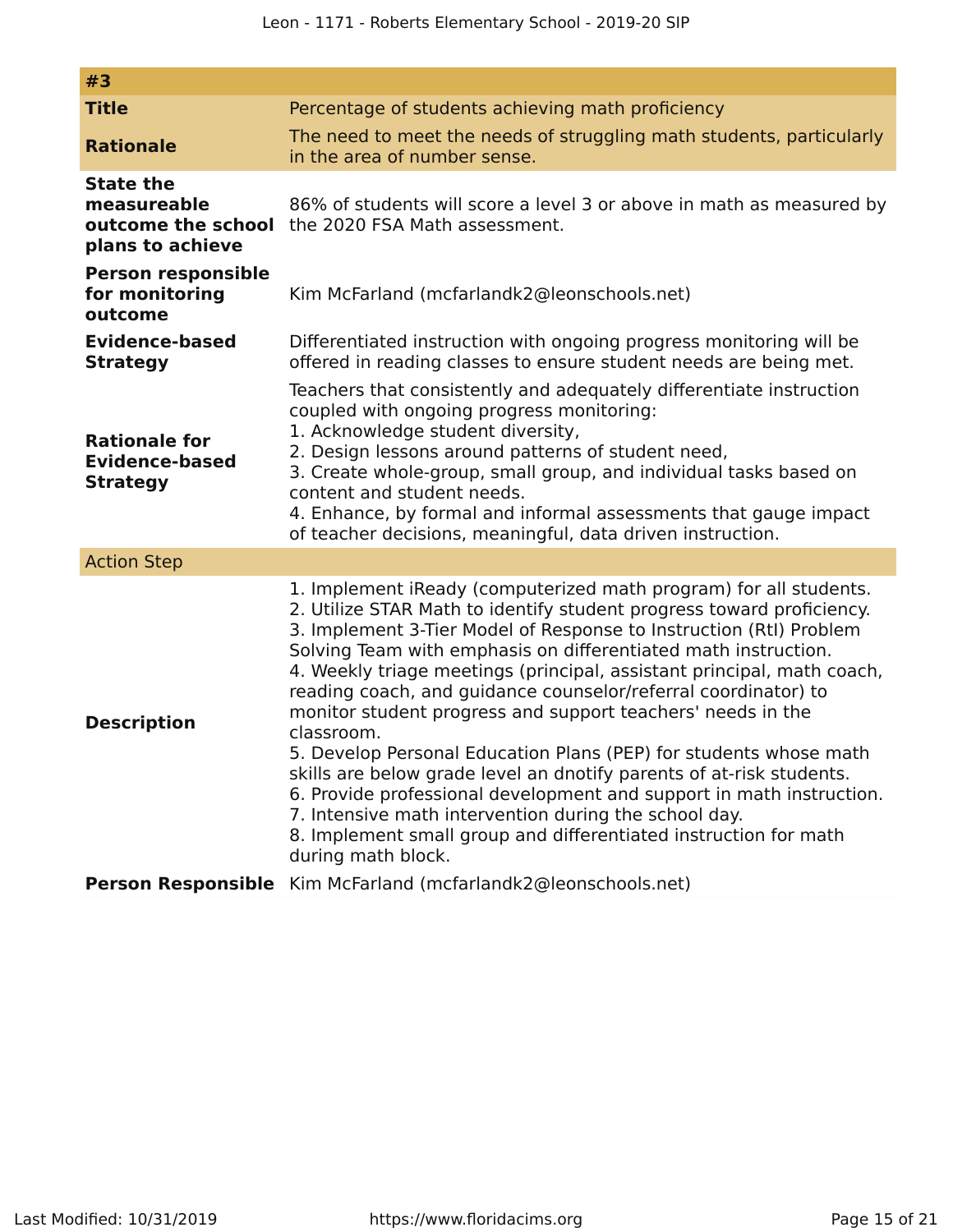| #4                                                                           |                                                                                                                                                                                                                                                                                                                                                                                                                                                                                                                                                                                                                                                                                                                                                                                                                                                                                                                                                                                                                                                                                                                                                                                                                                                                                                |  |  |
|------------------------------------------------------------------------------|------------------------------------------------------------------------------------------------------------------------------------------------------------------------------------------------------------------------------------------------------------------------------------------------------------------------------------------------------------------------------------------------------------------------------------------------------------------------------------------------------------------------------------------------------------------------------------------------------------------------------------------------------------------------------------------------------------------------------------------------------------------------------------------------------------------------------------------------------------------------------------------------------------------------------------------------------------------------------------------------------------------------------------------------------------------------------------------------------------------------------------------------------------------------------------------------------------------------------------------------------------------------------------------------|--|--|
| <b>Title</b>                                                                 | Percentage of students in bottom quartile (lowest 25%) making learning<br>gains in math                                                                                                                                                                                                                                                                                                                                                                                                                                                                                                                                                                                                                                                                                                                                                                                                                                                                                                                                                                                                                                                                                                                                                                                                        |  |  |
| <b>Rationale</b>                                                             | Prior year's learning gains for lowest quartile students in math (63%) slightly<br>lags behind lowest quartile performance in reading (66%). Differentiated<br>instruction is not being aligned to specific needs of students in math.<br>Students that are not making progress, based upon Tier 2 instruction, are not<br>being identified and provided Tier 3 Instruction consistently.                                                                                                                                                                                                                                                                                                                                                                                                                                                                                                                                                                                                                                                                                                                                                                                                                                                                                                      |  |  |
| <b>State the</b><br>measureable<br>outcome the<br>school plans<br>to achieve | 63% of students in the bottom quartile (lowest 25%) will make learning gains<br>in math as measured by the 2020 FSA Math assessment.                                                                                                                                                                                                                                                                                                                                                                                                                                                                                                                                                                                                                                                                                                                                                                                                                                                                                                                                                                                                                                                                                                                                                           |  |  |
| <b>Person</b><br>responsible<br>for<br>monitoring<br>outcome                 | Kim McFarland (mcfarlandk2@leonschools.net)                                                                                                                                                                                                                                                                                                                                                                                                                                                                                                                                                                                                                                                                                                                                                                                                                                                                                                                                                                                                                                                                                                                                                                                                                                                    |  |  |
| <b>Evidence-</b><br>based<br><b>Strategy</b>                                 | Differentiated instruction with ongoing progress monitoring will be offered in<br>reading classes to ensure student needs are being met.                                                                                                                                                                                                                                                                                                                                                                                                                                                                                                                                                                                                                                                                                                                                                                                                                                                                                                                                                                                                                                                                                                                                                       |  |  |
| <b>Rationale</b><br>for<br><b>Evidence-</b><br>based<br><b>Strategy</b>      | Teachers that consistently and adequately differentiate instruction coupled<br>with ongoing progress monitoring:<br>1. Acknowledge student diversity,<br>2. Design lessons around patterns of student need,<br>3. Create whole-group, small group, and individual tasks based on content<br>and student needs.<br>4. Enhance, by formal and informal assessments that gauge impact of<br>teacher decisions, meaningful, data driven instruction.                                                                                                                                                                                                                                                                                                                                                                                                                                                                                                                                                                                                                                                                                                                                                                                                                                               |  |  |
| <b>Action Step</b>                                                           |                                                                                                                                                                                                                                                                                                                                                                                                                                                                                                                                                                                                                                                                                                                                                                                                                                                                                                                                                                                                                                                                                                                                                                                                                                                                                                |  |  |
| <b>Description</b>                                                           | 1. Implement iReady Utilize STAR Math computerized math program) to<br>identify student progress toward proficiency for all students.<br>2. Implement 3-Tier Model of Response to Instruction (RtI) Problem Solving<br>Team with emphasis on differentiated math instruction.<br>3. Weekly triage meetings (principal, assistant principal, math coach, reading<br>coach, and guidance counselor/referral coordinator) to monitor student<br>progress and support teachers' needs in the classroom.<br>4. Develop Personal Education Plans (PEP) for students whose math skills are<br>below grade level and notify parents of at-risk students.<br>5. Response to Intervention (RtI) Meetings with support staff for students who<br>are not making sufficient progress or exhibit a need for further evaluation.<br>6. Provide professional development and support in math instruction.<br>7. Intensive math intervention during the school day.<br>8. Utilize the iReady program and iReady Toolbox program for below grade<br>level students and reinforce Florida Standards.<br>9. Implement small group and differentiated instruction for math during math<br>block.<br>10. Monitor student progress at all levels using formative (formal and<br>informal) and summative assessments. |  |  |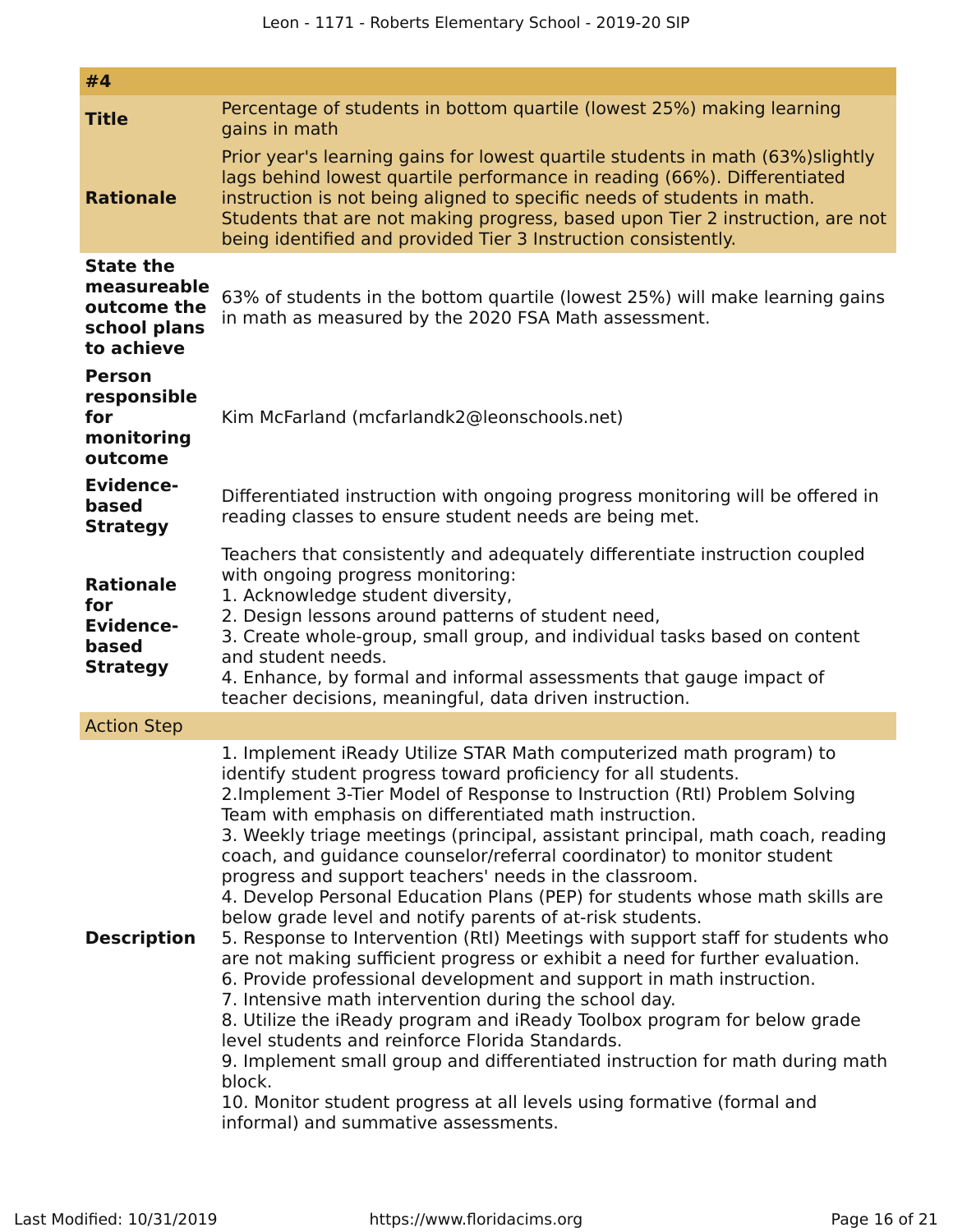| <b>Person</b><br><b>Responsible</b>                                          | Kim McFarland (mcfarlandk2@leonschools.net)                                                                                                                                                                                                                                                                                                                                                                                                                                                                                                                                                                                                                                                                               |  |  |
|------------------------------------------------------------------------------|---------------------------------------------------------------------------------------------------------------------------------------------------------------------------------------------------------------------------------------------------------------------------------------------------------------------------------------------------------------------------------------------------------------------------------------------------------------------------------------------------------------------------------------------------------------------------------------------------------------------------------------------------------------------------------------------------------------------------|--|--|
| #5                                                                           |                                                                                                                                                                                                                                                                                                                                                                                                                                                                                                                                                                                                                                                                                                                           |  |  |
| <b>Title</b>                                                                 | Percentage of students achieving science proficiency                                                                                                                                                                                                                                                                                                                                                                                                                                                                                                                                                                                                                                                                      |  |  |
| <b>Rationale</b>                                                             | Prior assessment data reveals student performance on the Statewide<br>Science Assessment for Roberts Elementary have been the lowest<br>proficiency levels of the three tested subjects (ELA, Math, and Science).<br>Student proficiency has fluctuated from 76% (2016, 2019), 78% (2017),<br>and 86% (2018).                                                                                                                                                                                                                                                                                                                                                                                                             |  |  |
| <b>State the</b><br>measureable<br>outcome the<br>school plans<br>to achieve | 78% of students will score a level 3 or above in science as measured by the<br>2020 Statewide Science Assessment.                                                                                                                                                                                                                                                                                                                                                                                                                                                                                                                                                                                                         |  |  |
| <b>Person</b><br>responsible<br>for monitoring<br>outcome                    | Kim McFarland (mcfarlandk2@leonschools.net)                                                                                                                                                                                                                                                                                                                                                                                                                                                                                                                                                                                                                                                                               |  |  |
| <b>Evidence-</b><br>based<br><b>Strategy</b>                                 | Differentiated instruction with ongoing progress monitoring will be offered<br>in reading classes to ensure student needs are being met. Teachers may<br>use instructional materials that match the reading levels of diverse learners<br>to ensure students understand core concepts and big ideas.                                                                                                                                                                                                                                                                                                                                                                                                                      |  |  |
| <b>Rationale for</b><br><b>Evidence-</b><br>based<br><b>Strategy</b>         | Teachers that consistently and adequately differentiate instruction coupled<br>with ongoing progress monitoring:<br>1. Acknowledge student diversity,<br>2. Design lessons around patterns of student need,<br>3. Create whole-group, small group, and individual tasks based on content<br>and student needs.<br>4. Enhance, by formal and informal assessments that gauge impact of<br>teacher decisions, meaningful, data driven instruction.                                                                                                                                                                                                                                                                          |  |  |
| <b>Action Step</b>                                                           |                                                                                                                                                                                                                                                                                                                                                                                                                                                                                                                                                                                                                                                                                                                           |  |  |
| <b>Description</b>                                                           | 1. Implement science instruction from core text for all grade levels K-5.<br>2. Provide professional development and support in science instruction.<br>3. Provide enrichment, challenging, and hands on science instruction to<br>students within the classroom.<br>4. Monitor student progress at all levels using formative (formal and<br>informal) and summative assessments including district progress<br>monitoring tools for 3rd-5th grade.<br>5. Disaggregate science data from previous years' Statewide Science<br>Assessment (2016-2019) to determine data trends, strengths and<br>challenges by assessment categories (Nature of Science, Earth and Space<br>Science, Physical Science, and Life Science). |  |  |
| <b>Person</b><br><b>Responsible</b>                                          | Kim McFarland (mcfarlandk2@leonschools.net)                                                                                                                                                                                                                                                                                                                                                                                                                                                                                                                                                                                                                                                                               |  |  |
|                                                                              |                                                                                                                                                                                                                                                                                                                                                                                                                                                                                                                                                                                                                                                                                                                           |  |  |

# **Additional Schoolwide Improvement Priorities** (optional)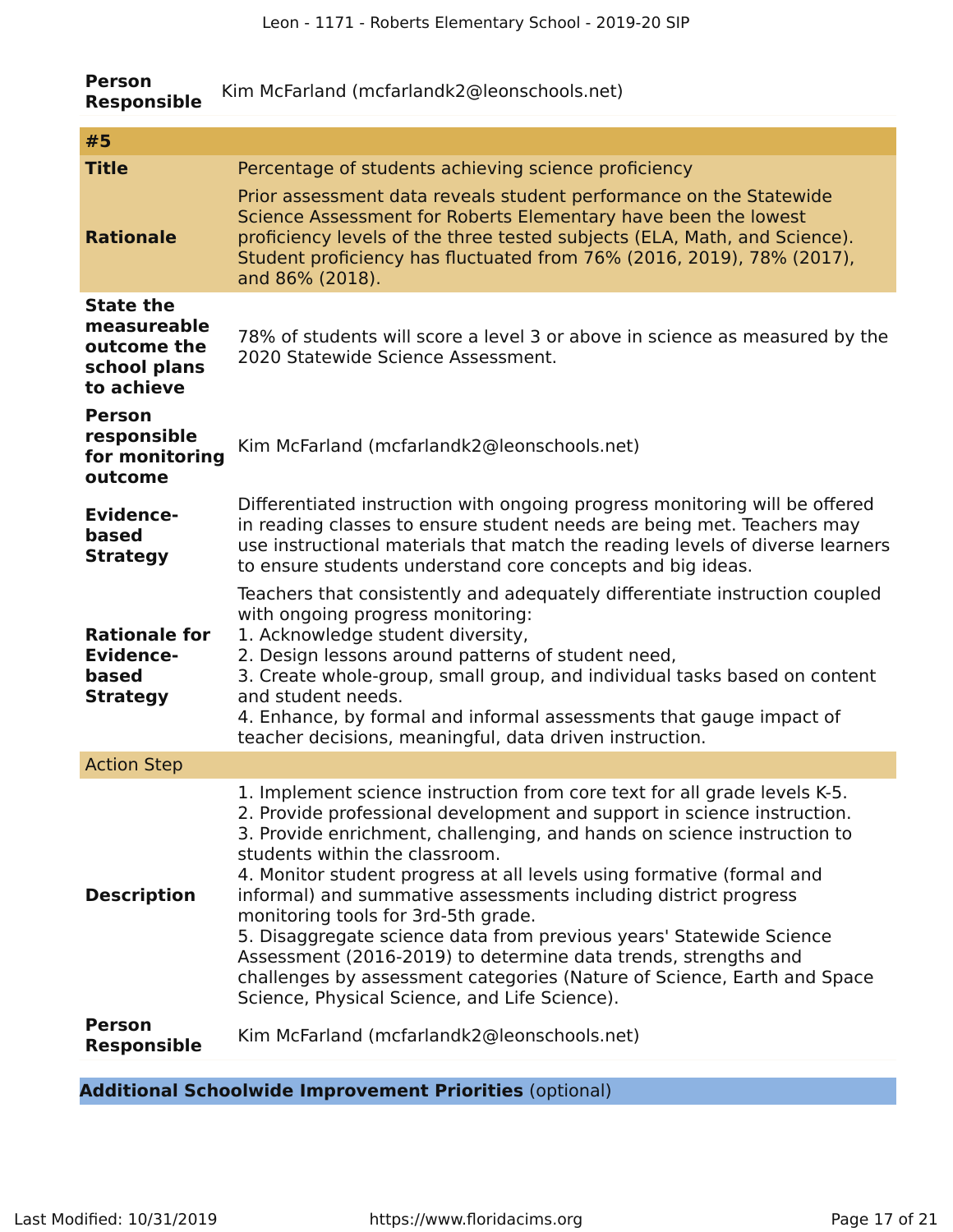**After choosing your Area(s) of Focus, explain how you will address the remaining schoolwide improvement priorities (see the Guidance tab for more information)**

### **Part IV: Title I Requirements**

### <span id="page-17-0"></span>**Additional Title I Requirements**

This section must be completed if the school is implementing a Title I, Part A schoolwide program and opts to use the Pilot SIP to satisfy the requirements of the schoolwide program plan, as outlined in the Every Student Succeeds Act, Public Law No. 114-95, § 1114(b). This section is not required for non-Title I schools.

### **Describe how the school plans to build positive relationships with parents, families, and other community stakeholders to fulfill the school's mission and support the needs of students**

\* Teachers send "Positive Postcards" periodically to connect with families.

\* Teachers communicate with families through newsletters, websites, Dojo, phone calls, and conferences.

\* Families are provided information through listserv, the school website, and social media.

\* A Curriculum Night is held in the fall and student conferences in the spring.

\* Families are encouraged to attend PTO meetings and to participate in other activities and events throughout the year.

\* Parents are kept informed of their child's progress through FOCUS, Accelerated Reader Home Connect, and Dojo.

\* We involve parents/guardians/familyand supporters in activities that celebrate and enhance student and school success through positiveand effective relationship with our PTO, SAC, Mentorship Program, and Volunteer Program.

\* Students will lead a conference with their parents using their progress monitoring notebooks in the spring.

Additional activities implemented to build positive relationships with families, parents, and other community stakeholders are as follows:

\* During Open House, curriculum night, etc. ensure non-threatening methods of introducing parents to

teachers and administrators

\* Teachers communicate with families through newsletters, websites, phone calls, and conferences

\* Families are provided information through listserv, school website, and social media \*Parents are kept informed of their child's progress through FOCUS and Accelerated Reader

### **PFEP Link**

The school completes a Parental Involvement Plan (PFEP), which is available at the school site.

### **Describe how the school ensures the social-emotional needs of all students are being met, which may include providing counseling, mentoring and other pupil services**

\* A differentiated system of school counseling services is in place providing dedicated time for the core classroom guidance instruction on developing and implementing behavior standards.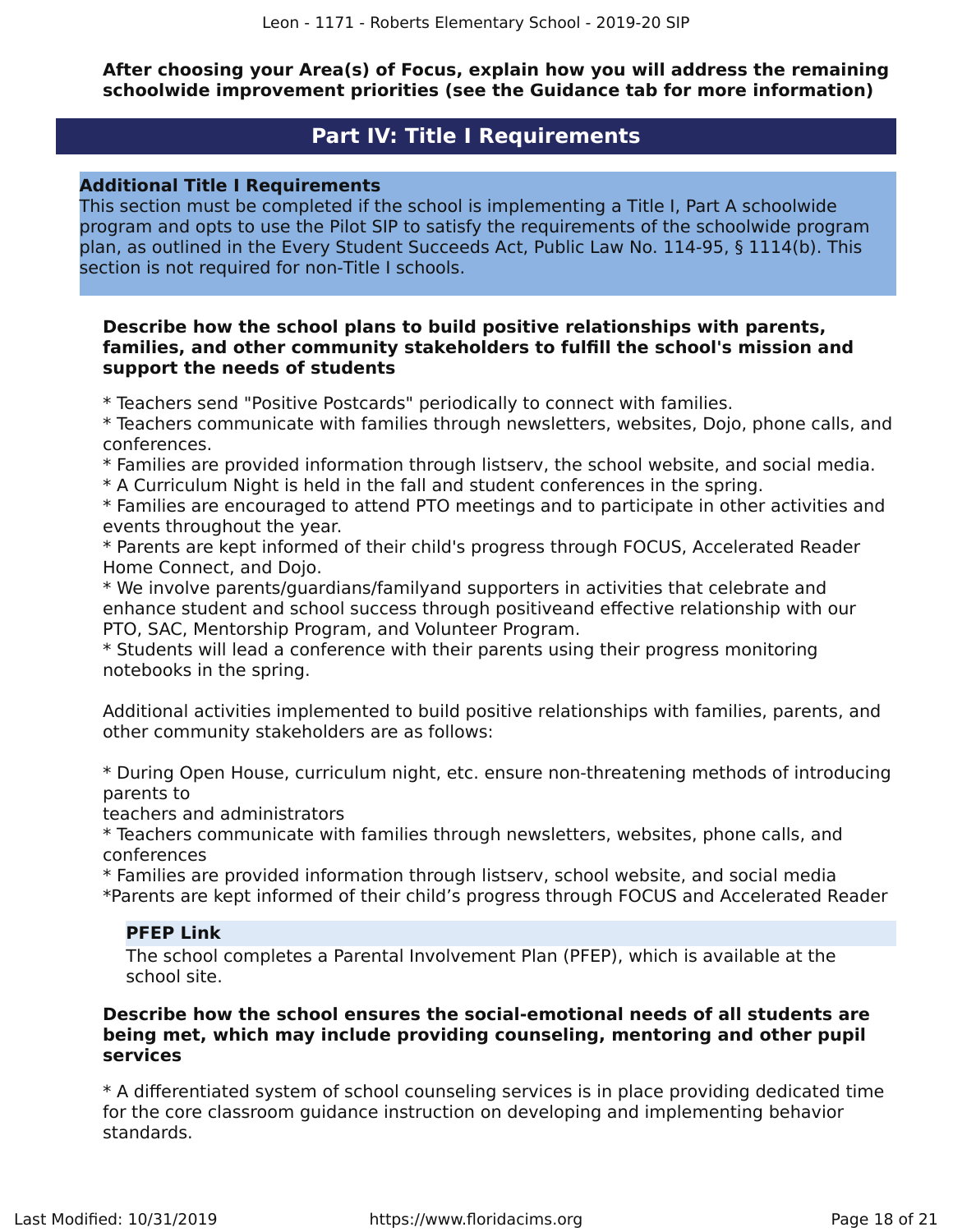\* Individual and group counseling for students is available as needed.

\* Selected students are provided additional support through the Mentor Program, the Reading Pals Program, and Project R.E.A.D.

Additionally, the school utilizes its guidance counselor and MTSS team to ensure that all students' social emotional needs are being met, and works with teachers to implement strategies to provide an appropriate learning environment.

We offer a mentoring program which pairs eligible students with community members who take an interest in their well-being and support them academically by reading with them and supporting them through classwork and homework. Counseling services are provided by our school Guidance Counselor when appropriate. We also utilize our school social worker, school psychologist and other community resources when necessary to assist students who are struggling in various capacities

### **Describe the strategies the school employs to support incoming and outgoing cohorts of students in transition from one school level to another**

1.The PK program closely matches that of the beginning of the county's adopted kindergarten curriculum.

2. Progress monitoring, AIMS Web testing, and VPK assessments monitor growth and readiness for success in kindergarten.

3. Sharing a playground with K and being right next to K classrooms allow PK children to become familiar with their future environment and expectations.

4. PK teachers meet with parents at the end of the year to discuss potential concerns regarding kindergarten success and skills to practice over the summer in order to increase school readiness.

5. End of the year IEP meetings for ESE children (with parents, an ESE K teacher, regular K teacher, therapists, and the current PK teacher) create appropriate academic, social/ emotional, independent functioning and communication goals to increase success in K. 6. Regular K teachers and the ESE K teacher observe the PK classrooms near the end of the school year to observe learning strengths, ability to attend to and participate in large and small group activities, and discuss strengths/concerns. This allows the current teacher to help make the most appropriate placement with a K teacher who matches each child's needs.

7. There is an orientation during school hours for parents and children to meet K teachers, visit K classrooms, and tour the campus to familiarize future families with the environment and expectations.

8. PK students participate in all activities and events of the school...fire drills, music programs, morning announcements, school-wide activities (Boosterthon, Fall Festival, Silent Auction, PTO, book character dress up, etc.)

9. Articulation meetings are held with feeder middle schools to prepare students for transition.

**Describe the process through which school leadership identifies and aligns all available resources (e.g., personnel, instructional, curricular) in order to meet the needs of all students and maximize desired student outcomes. Include the methodology for coordinating and supplementing federal, state and local funds, services and programs. Provide the person(s) responsible, frequency of meetings, how an inventory of resources is maintained and any problem-solving activities used to determine how to apply resources for the highest impact**

The SLT works as a cohesive team to make decisions that directly affect our school body. When there are budget items that need to be addressed as a leadership team, they are presented and voted on at our monthly meetings. If issues occur that need a quicker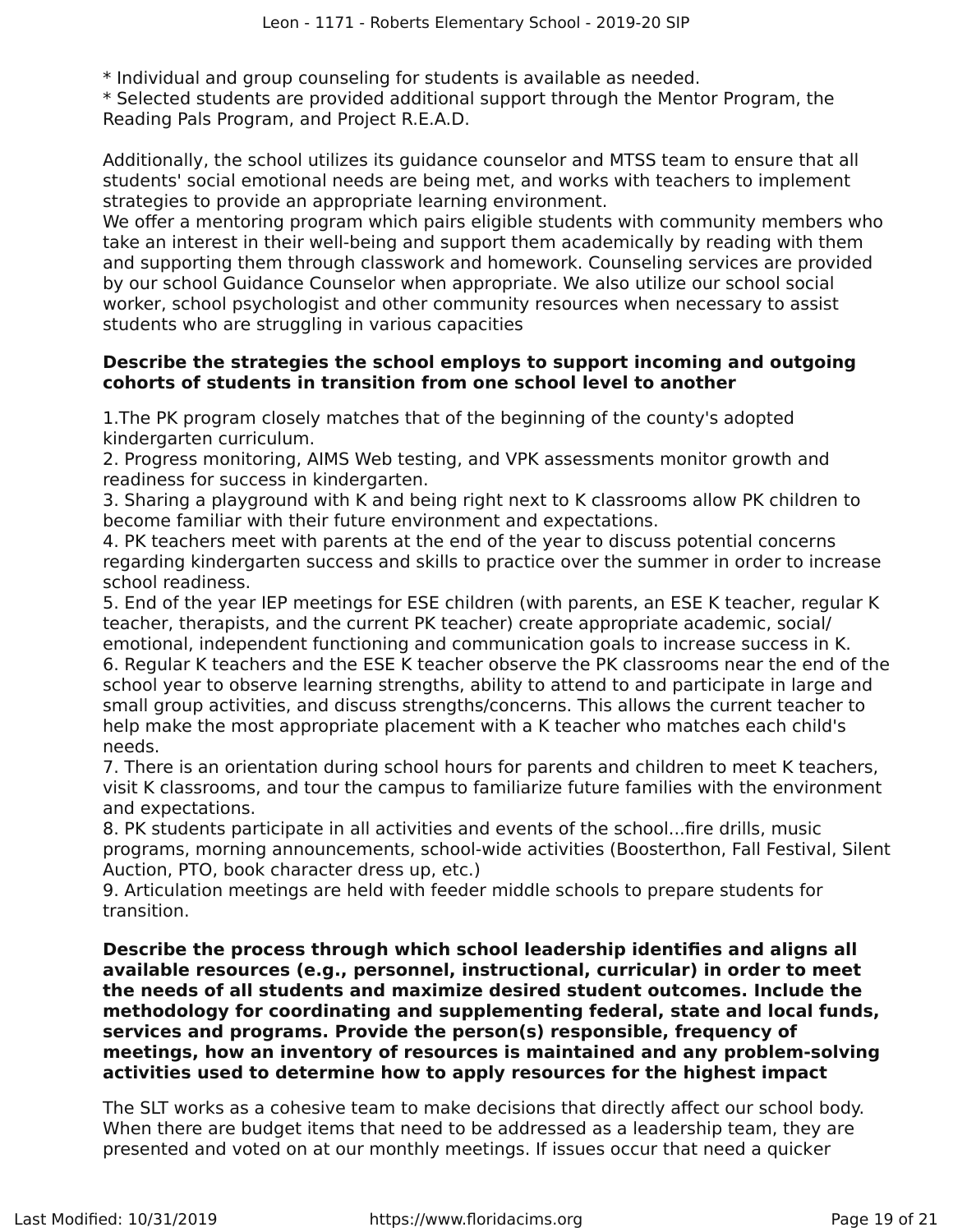turnaround, the principal sends the information out via email and asks for votes to be returned promptly. The meetings are scheduled on a monthly basis and items for discussion are emailed to the executive secretary. Another informative way we share and disseminate the voting process is through Survey Monkey, an online data collecting tool. This is especially useful for items that need school-wide input. The data collected from these surveys is kept on file for five years.

### **Describe the strategies the school uses to advance college and career awareness, which may include establishing partnerships with business, industry or community organizations**

Only required for secondary schools. Not applicable for Roberts Elementary School.

<span id="page-19-0"></span>

|                         | <b>Part V: Budget</b> |                                                                                                            |                                            |                                |            |            |  |
|-------------------------|-----------------------|------------------------------------------------------------------------------------------------------------|--------------------------------------------|--------------------------------|------------|------------|--|
| $\mathbf{1}$            | $\vert$ III.A         | Areas of Focus: Percentage of students achieving reading<br>proficiency                                    |                                            |                                |            | \$1,310.40 |  |
|                         | Function              | Object                                                                                                     | <b>Budget Focus</b>                        | Funding<br>Source              | <b>FTE</b> | 2019-20    |  |
|                         | 5100                  | 120-Classroom Teachers                                                                                     | 1171 - Roberts<br><b>Elementary School</b> | School<br>Improvement<br>Funds |            | \$1,310.40 |  |
| $\overline{2}$          | III.A                 | Areas of Focus: Percentage of students in bottom quartile (lowest<br>25%) making learning gains in reading |                                            |                                |            | \$1,310.40 |  |
|                         | Function              | Object                                                                                                     | <b>Budget Focus</b>                        | Funding<br>Source              | <b>FTE</b> | 2019-20    |  |
|                         | 5100                  | 120-Classroom Teachers                                                                                     | 1171 - Roberts<br><b>Elementary School</b> | School<br>Improvement<br>Funds |            | \$1,310.40 |  |
| $\overline{\mathbf{3}}$ | III.A                 | Areas of Focus: Percentage of students achieving math proficiency                                          |                                            |                                |            | \$1,310.40 |  |
|                         | Function              | Object                                                                                                     | <b>Budget Focus</b>                        | Funding<br>Source              | <b>FTE</b> | 2019-20    |  |
|                         |                       |                                                                                                            | 1171 - Roberts<br><b>Elementary School</b> |                                |            | \$1,310.40 |  |
|                         |                       |                                                                                                            | 1171 - Roberts<br><b>Elementary School</b> |                                |            | \$0.00     |  |
| $\overline{a}$          | III.A                 | Areas of Focus: Percentage of students in bottom quartile (lowest<br>25%) making learning gains in math    |                                            |                                |            | \$1,310.40 |  |
|                         | Function              | Object                                                                                                     | <b>Budget Focus</b>                        | Funding<br>Source              | <b>FTE</b> | 2019-20    |  |
|                         | 5100                  | 120-Classroom Teachers                                                                                     | 1171 - Roberts<br><b>Elementary School</b> | School<br>Improvement<br>Funds |            | \$1,310.40 |  |
| 5                       | III.A                 | Areas of Focus: Percentage of students achieving science<br>proficiency                                    |                                            |                                |            | \$1,310.40 |  |
|                         | Function              | Object                                                                                                     | <b>Budget Focus</b>                        | Funding<br>Source              | <b>FTE</b> | 2019-20    |  |